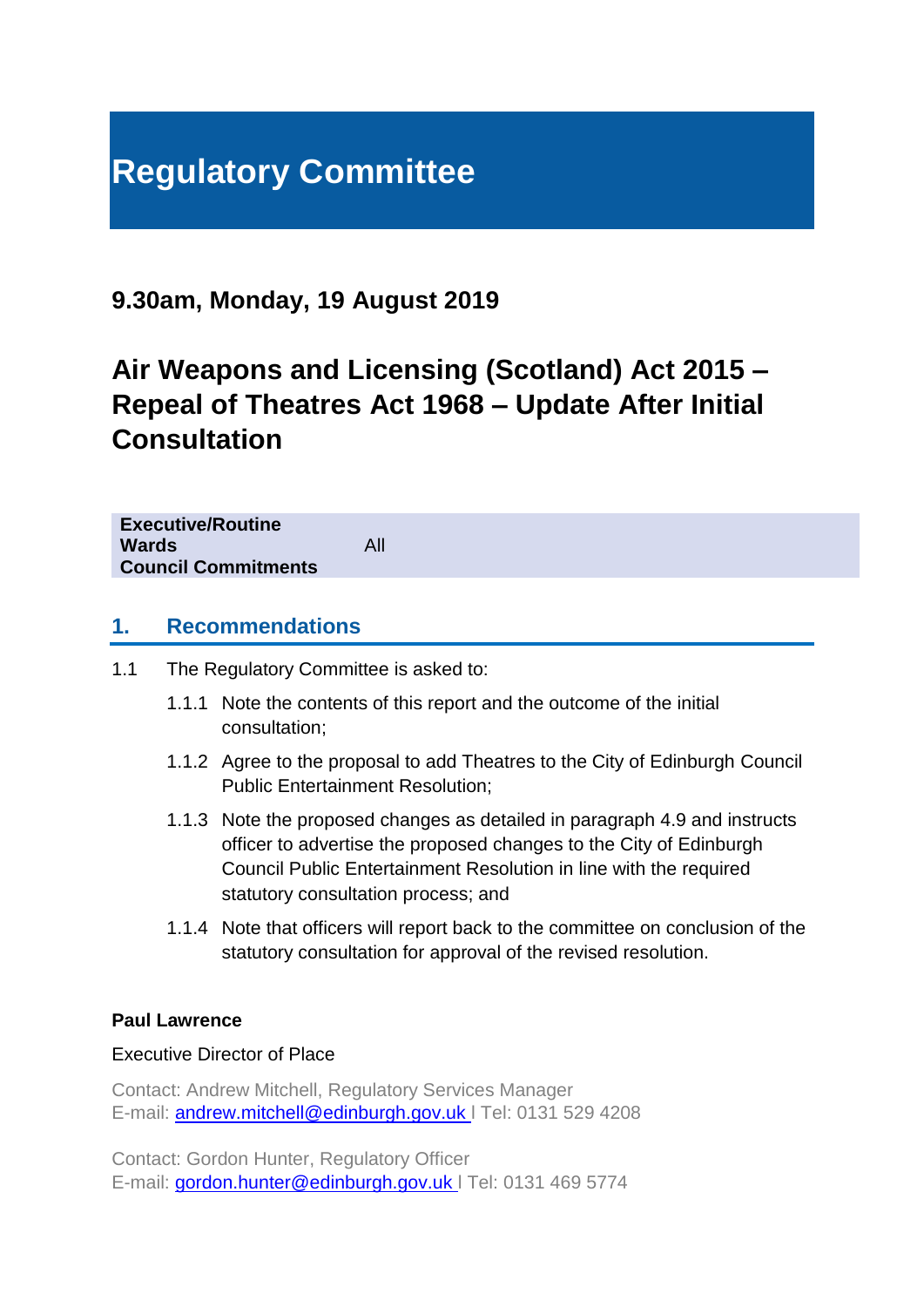# **Report**

# **Air Weapons and Licensing (Scotland) Act 2015 – Repeal of Theatres Act 1968 – Update After Initial Consultation**

## **2. Executive Summary**

- 2.1 This report provides the Committee with an update on the implementation and changes to the licensing regime as a result of the Air Weapons and Licensing (Scotland) Act 2015. The Theatres Act 1968 will be repealed on 27 January 2021 and the current exemption within the Civic Government (Scotland) Act 1982 will also be removed, thereby enabling a local authority to resolve under section 9 of the 1982 Act to license theatres under its public entertainment licensing regime.
- 2.2 An initial consultation has been completed, and this report requests that the Committee approves in principle proposals to include theatres within its Public Entertainment Resolution, and to carry out the required statutory consultation to allow changes to be made to the Council's Public Entertainment Resolution.

## **3. Background**

- 3.1 The Theatres Act 1968 ('the 1968 Act') provides a licensing regime for premises which are used for the public performance of plays. Section 41 of the Civic Government (Scotland) Act 1982 ('the 1982 Act') provides a discretionary licensing regime for places of public entertainment, and the definition of "place of public entertainment" in section 41(2) specifically excludes premises which are currently licensed under the 1968 Act. Prior to the commencement of section 74 of the Air Weapons and Licensing (Scotland) 2015 Act ('the 2015 Act'), theatres were required to be licensed under the 1968 Act and were therefore exempt from the licensing regime under the 1982 Act.
- 3.2 Section 74 of the 2015 Act repeals the 1968 Act and thus removes the licensing requirement. Section 74 also amends section 41 of the 1982 Act to remove the exemption of theatres from the definition of "place of public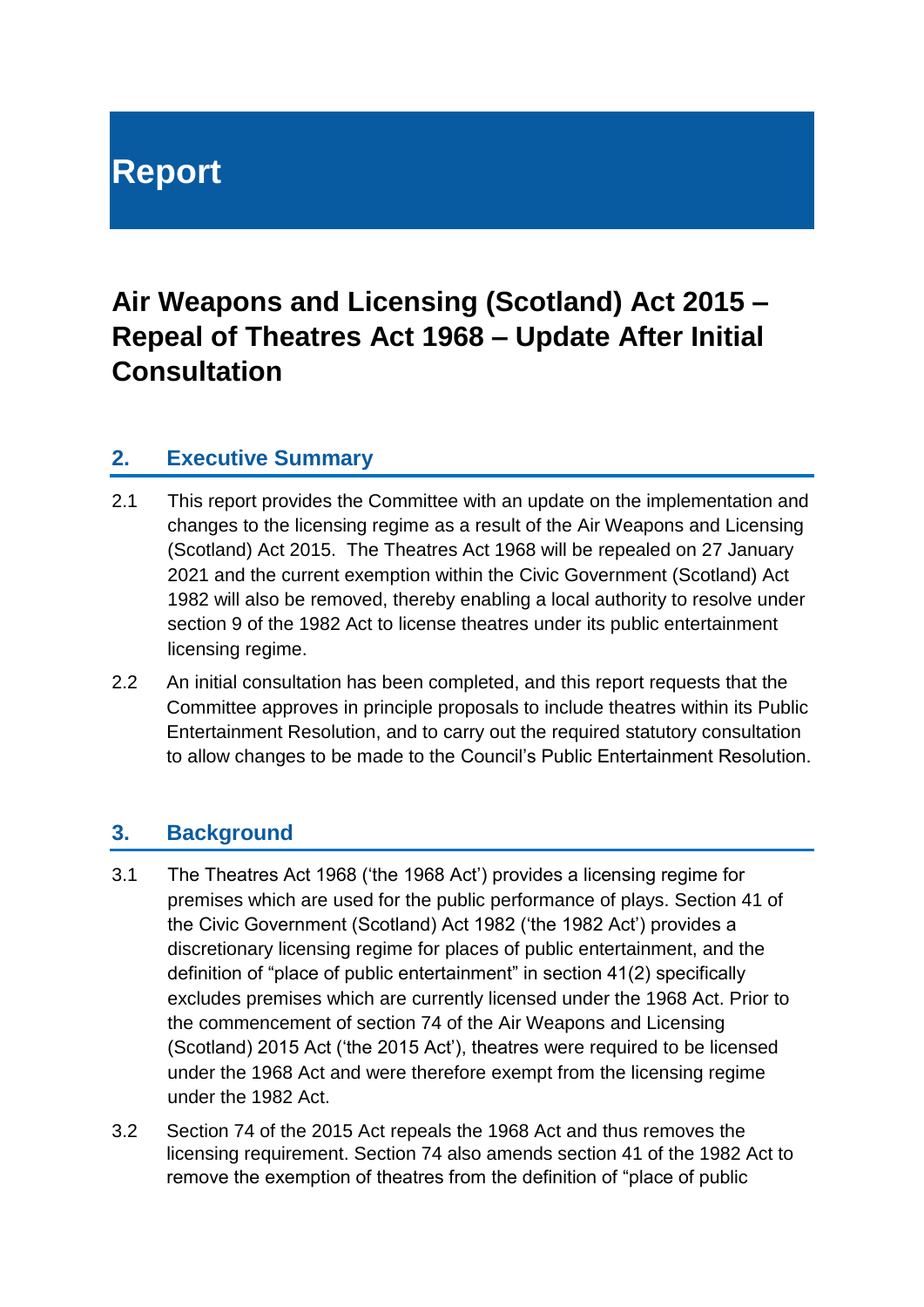entertainment". This change in legislation would allow a local authority to then resolve under section 9 of the 1982 Act to license theatres under its public entertainment licensing regime, should it choose to do so.

- 3.3 Where a local authority passes a resolution to license theatres, there is a required period of at least nine months between the date the resolution is passed and the date it comes into effect. As theatres must currently be licensed under the Theatres Act 1968, the commencement of section 74 is in two parts. The amendments to section 41 of the 1982 Act have now been brought into force with the repeal of the 1968 licensing regime on 27 January 2021. This is to provide local authorities with time to make a resolution to license theatres under the public entertainment licensing regime, and to have that regime in place by the time mandatory theatre licensing comes to an end, should they choose to do so. This should also give theatres requiring a licence sufficient time to apply and to secure a licence under the new scheme, before the existing scheme is repealed.
- 3.4 The licensing of places of public entertainment is governed by section 41 of the 1982 Act. A public entertainment licence is required for the use of premises as a place of public entertainment. The 1982 Act defines "place of public entertainment" as:

"any place where on payment of money or money's worth, members of the public are admitted or may use any facilities for the purposes of entertainment or recreation ...

The Council's Public Entertainment Resolution 2014 sets out a list of premises which are required to be licensed (Appendix 1).

- 3.5 The current public entertainment resolution took effect on 7 March 2014, following previous changes to policy.
- 3.6 In addition to a Theatre Licence, the majority of large theatres within the local authority area also have a licence granted under the Licensing (Scotland) Act 2005, and will therefore be exempt from a licence required under the 1982 Act.
- 3.7 The proposal to add theatres to the Public Entertainment Resolution is not an additional licensing burden but will allow the local authority to maintain an appropriate level of control in items of public safety, similar to that under the 1968 Act.

## **4. Main report**

- 4.1 As directed by the committee at its meeting on 11 March 2019, a consultation on the proposed changes was published on the Council's Consultation Hub between 10 June and 18 July 2019 (Appendix 2).
- 4.2 A summary of responses is attached at Appendices 3 and 4.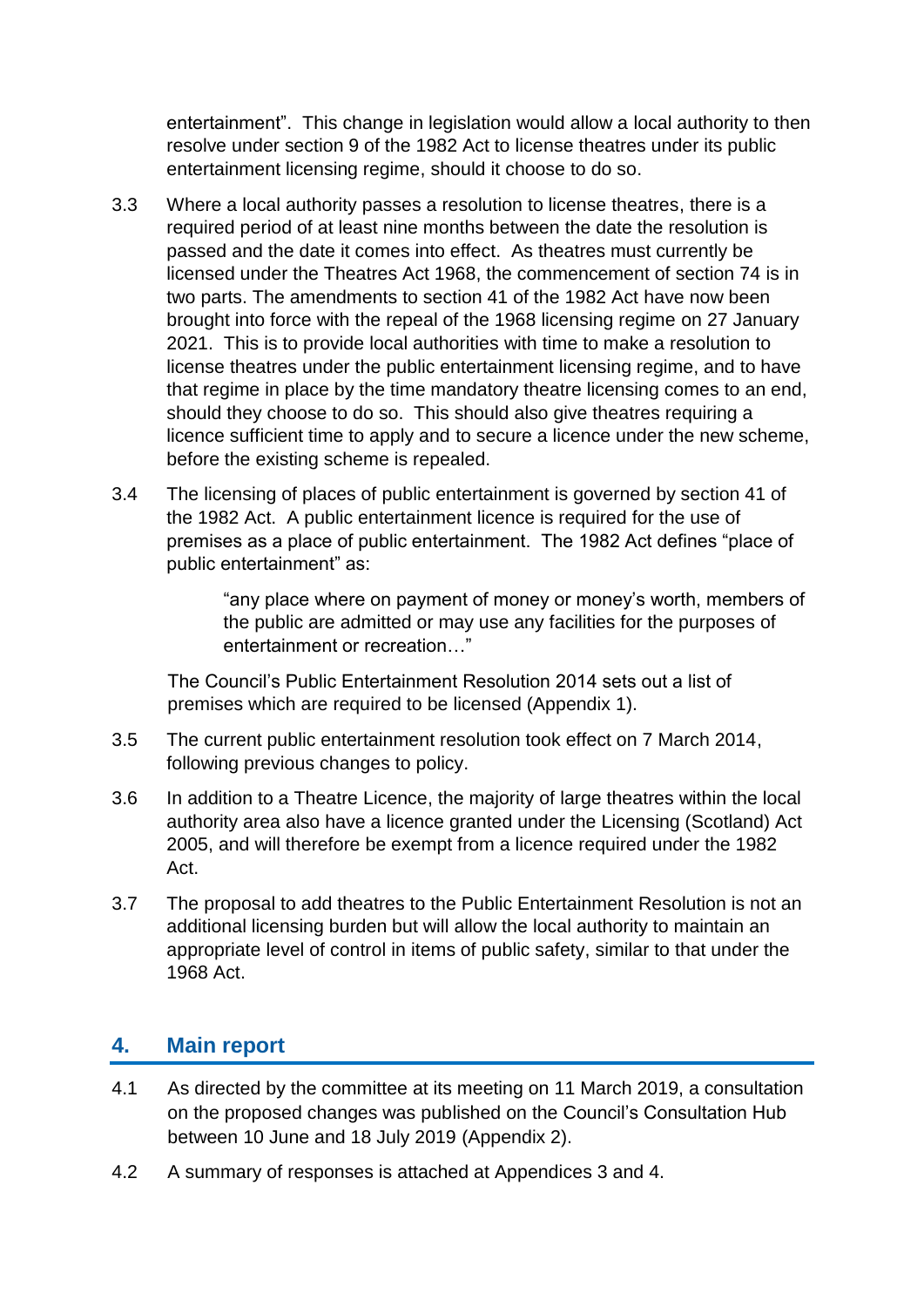- 4.3 There were 39 responses in total. 39% of respondents were from residents, 23% were from theatre operators, and 25% classified themselves as 'other' (such as the Edinburgh Festival Fringe Society).
- 4.4 85% of respondents either agreed or strongly agreed that the Public Entertainment Resolution should be amended to include theatrical performances. 8% disagreed or strongly disagreed.
- 4.5 67% of respondents either agreed or strongly agreed that the range of premises and events listed in the current Public Entertainment Resolution covered all areas that should be licensed. 18% disagreed or strongly disagreed.
- 4.6 Respondents were asked whether there were any premises or activities that should be licensed but are not currently licensed. There were 14 responses to this question and these are attached at Appendix 4.
- 4.7 Respondents were asked whether there were any premises or activities that should not be licensed that are currently licensed. There were 11 responses to this question and these are attached at Appendix 4
- 4.8 Respondents were asked for further comments and these are attached at Appendix 4.
- 4.9 Having reviewed the comments, the Directorate proposes that the current Council's Public Entertainment Resolution 2014 should be updated to include Theatres. It is therefore proposed to include the following text:

"Premises used for any theatrical performances including plays, ballet, comedy and musical productions"

within paragraph 3 of the current resolution. No further changes are recommended.

4.10 Officers will arrange for the proposed changes to the City of Edinburgh Council Public Entertainment Resolution to be advertised in line with the required statutory consultation process

# **5. Next Steps**

- 5.1 Council officers will review the comments made during the initial consultation process and develop proposals to update the Council's Public Entertainment Resolution.
- 5.2 Council officers will continue to consult with the trade and other interested parties to ensure that all views are included with any proposed changes.
- 5.3 Proposed changes may require further consideration of licensing fees and this will be included in future reports.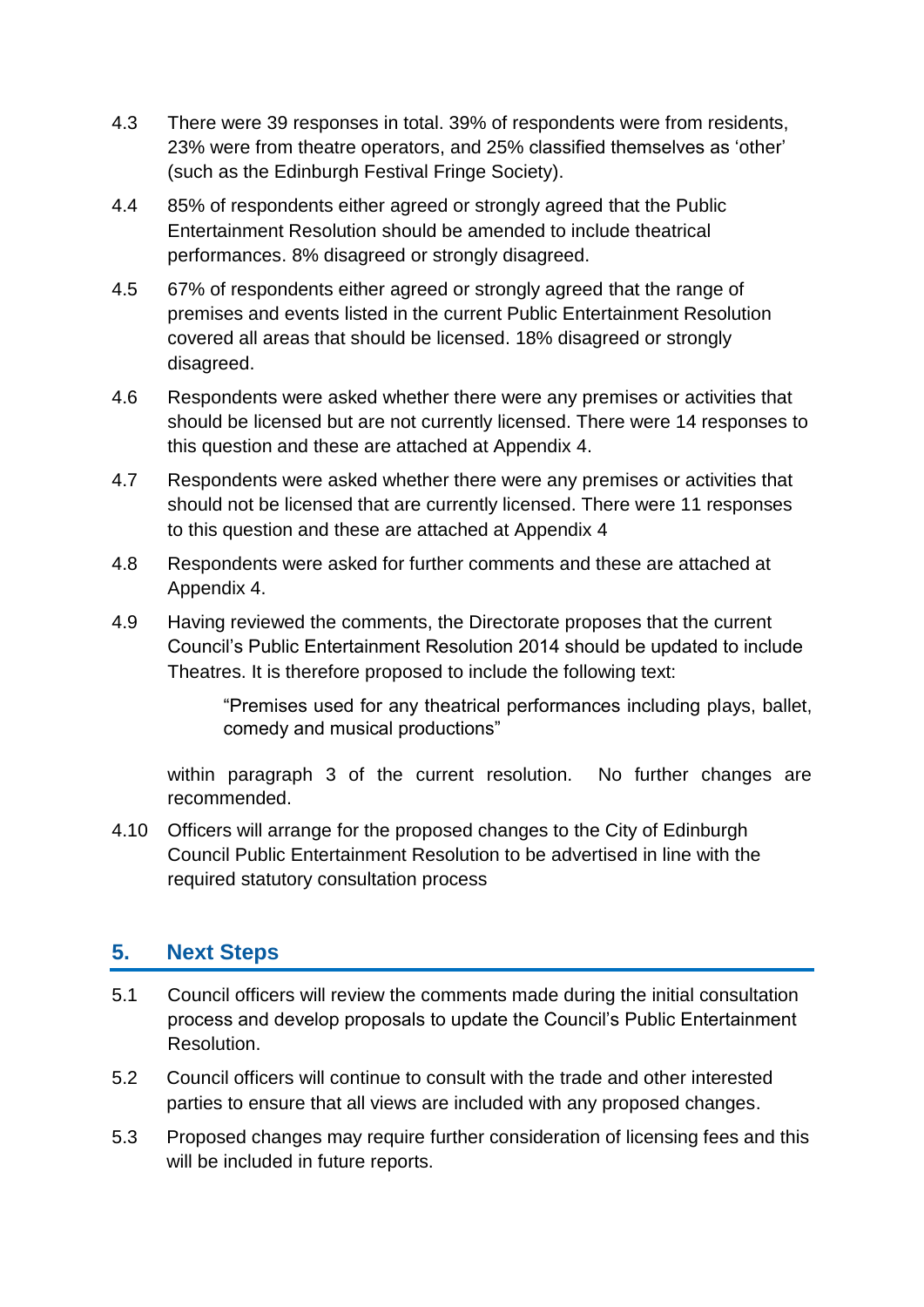5.4 A further report will be brought forward upon conclusion of the consultation.

# **6. Financial impact**

- 6.1 The Council's current scale of fees for licensing applications was approved with effect from 1 April 2019. Any costs implementing policy changes will be contained within the current ring-fenced income generated from licence application fees.
- 6.2 The current fee for Theatres is set nationally by statute and has not been amended in recent years. The inclusion of Theatres within the 1982 Act will mean that a future report will have to seek approval for the appropriate fee which would apply to any application under the 1982 Act.

# **7. Stakeholder/Community Impact**

- 7.1 The development of policy in respect of the licensing of theatres is part of a wider place-making role for the Council. It is essential that all the strategic aims of the Council are considered and that the revised conditions are consistent with these.
- 7.2 There is a requirement to carry out a statutory consultation as part of the resolution process and the timeline for this is outlined in Appendix 5.
- 7.3 The contents and recommendations neither contribute to, nor detract from, the delivery of the three Public Sector Equality Duties.
- 7.4 The contents and recommendations described in this report do not deliver any outcomes relating to the ten areas of rights, nor do they enhance or infringe them
- 7.5 All licence holders were written to and advised of the consultation, which commenced on 10 June and finished on 18 July 2019.

## **8. Background reading/external references**

8.1 [Regulatory Committee 11 March 2019](http://www.edinburgh.gov.uk/download/meetings/id/60238/full_meeting_papers_-_regulatory_committee_-_11_march_2019pdf)

# **9. Appendices**

- 9.1 Appendix 1 The Council's Public Entertainment Resolution 2014
- 9.2 Appendix 2 Online Consultation
- 9.3 Appendix 3 Summary of online consultation results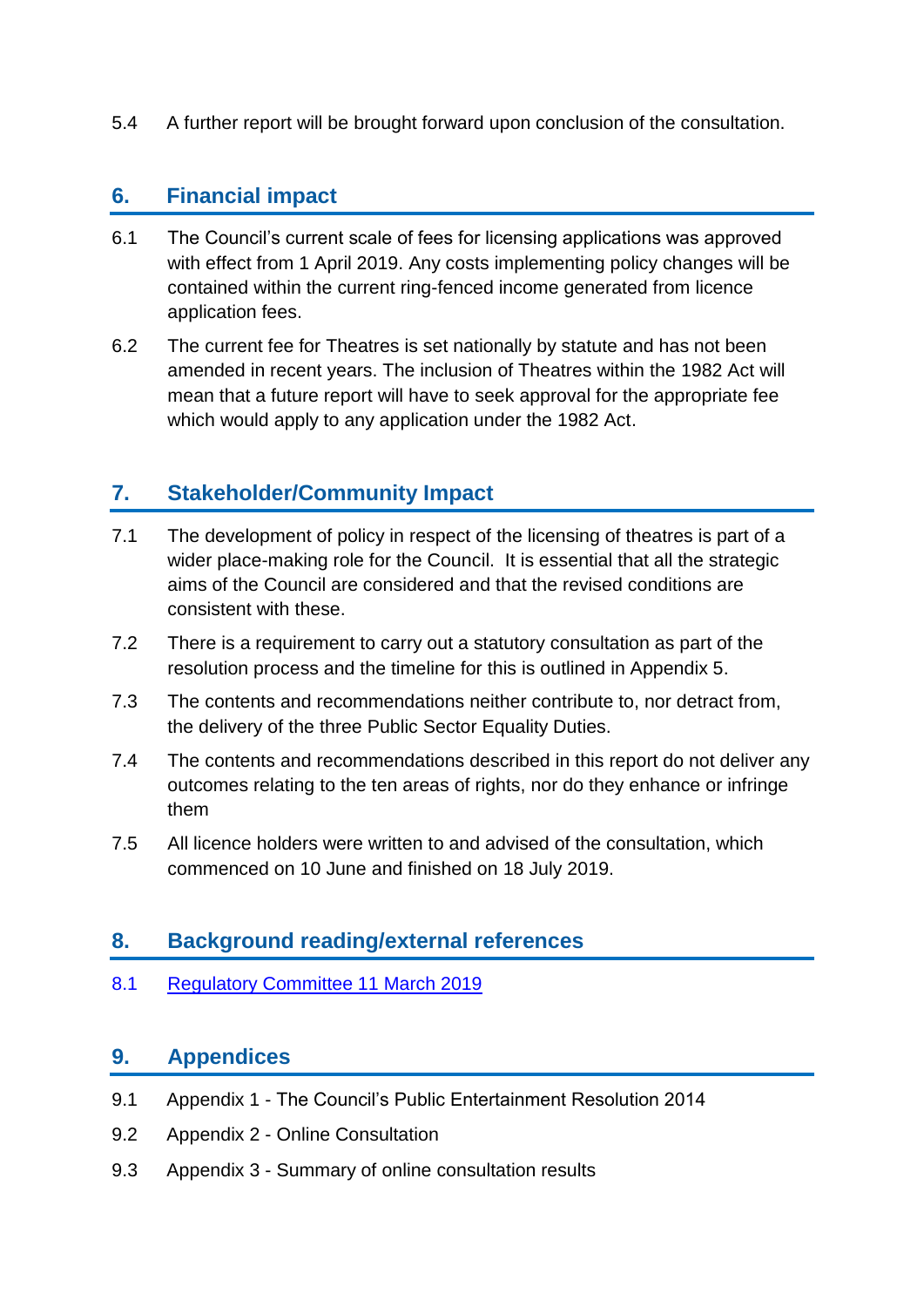- 9.4 Appendix 4 Respondents' Online Comments
- 9.5 Appendix 5 Implementation timeline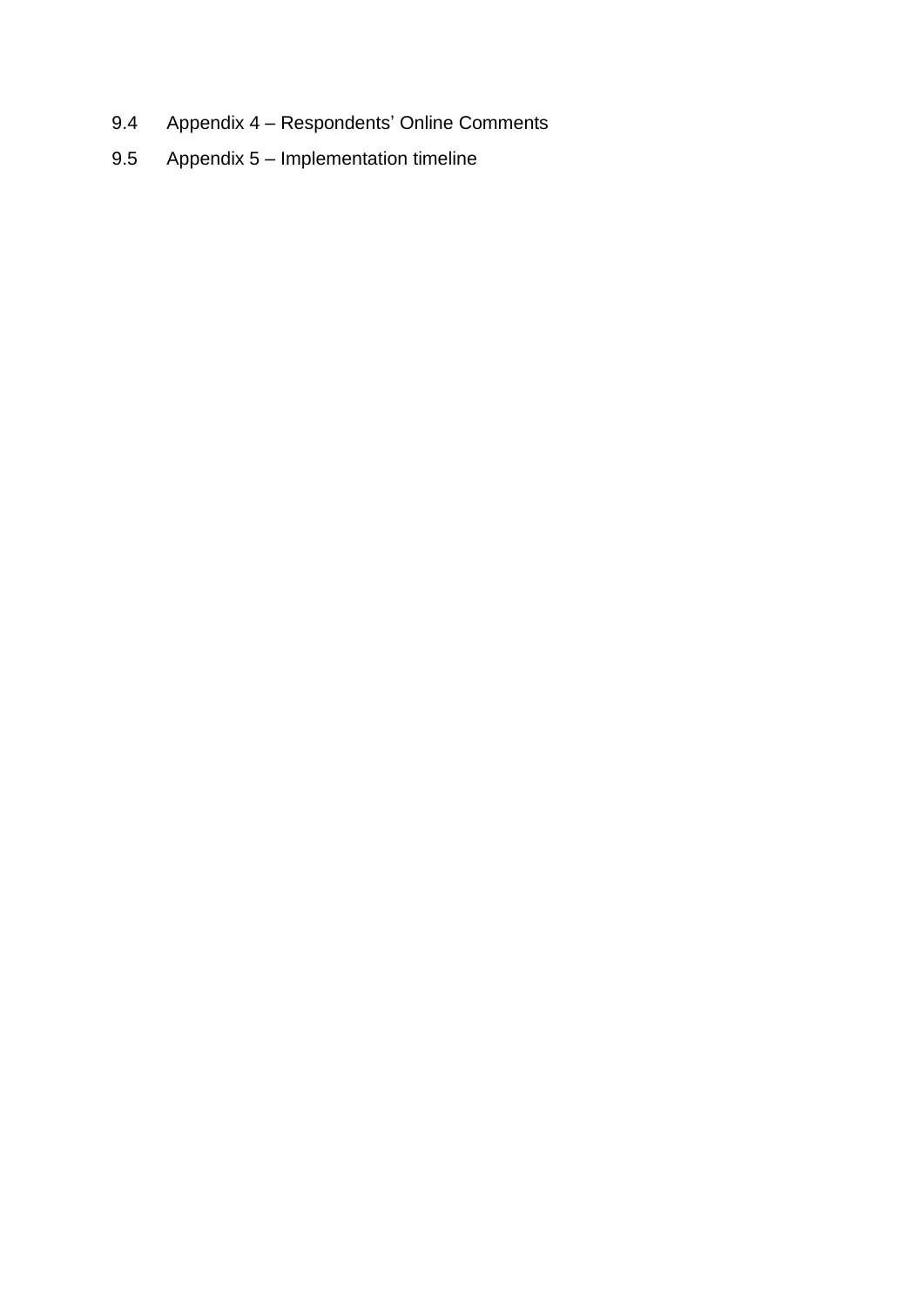### **Appendix 1 – The Council's Public Entertainment Resolution 2014**

### **THE CITY OF EDINBURGH COUNCIL CIVIC GOVERNMENT (SCOTLAND) ACT 1982 ("the Act")**

### **THE CITY OF EDINBURGH PUBLIC ENTERTAINMENT RESOLUTION Number 1 of 2014**

The City of Edinburgh Council, in exercise of its powers in terms of sections 9 and 41 of the Act, hereby makes the following resolution:-

(1) Section 41 of the Act relating to Public Entertainment shall continue to have effect throughout the Council's area.

(2) Subject to the terms of the Act, a Public Entertainment licence shall be required for the use of the premises specified in (3) below as places of Public Entertainment as from 7 March 2014*.* 

(3) Subject to paragraphs (4) and (5) below, the premises in the Council's area which require to be licensed under the Resolution are as follows:

(a) Billiard, snooker and pool halls

(b) Premises used for circuses

(c) Premises used for firework displays

(d) Premises used as sun-tan centres

(e) Premises used for laser displays and games

(f) Premises used for performing animals

(g) Premises used for video machine arcades, Amusement Devices (including rides or machines or other such equipment including stalls, tents, booths or structures), which are installed or erected and operated for or in connection with the amusement or entertainment to the public, including without prejudice to the foregoing generality bouncy castles, carousels and bungee jumping and bungee running equipment

(h) Premises used for paintball games

(i) Premises used for the performance of music (whether live, recorded or amplified), any other concert venue, any rave or dance event and theatrical performances

(j) Premises used for go-carting, off road driving courses or similar or any facility where the operator provides access to vehicles for entertainment purposes. Does not include the provision of vehicles as part of learner driver tuition.

(k) Premises used for exhibitions

(l) Premises used as gymnasiums

#### (4) BUT excluding the following places where **(a) where members of the public are admitted or may use any facilities for the purposes of entertainment or recreation without payment of money or money's worth and (b) the capacity does not exceed 500 persons:**

(a) premises used for functions held by charitable, religious, youth, sporting, community, political or similar organisations;

(b) premises used for exhibitions of art work;

(c) premises in which live music is being provided incidentally to the main purpose or use of the premises where that main purpose or use is not as a place of public entertainment.

#### (5) and additionally **excluding the following places where (a) members of the public are admitted or may use any facilities for the purposes of entertainment and (b) the capacity does not exceed 250 persons**:

(a) Premises used for functions or events by any charity, religious, community or political group or any similar non-commercial organisation.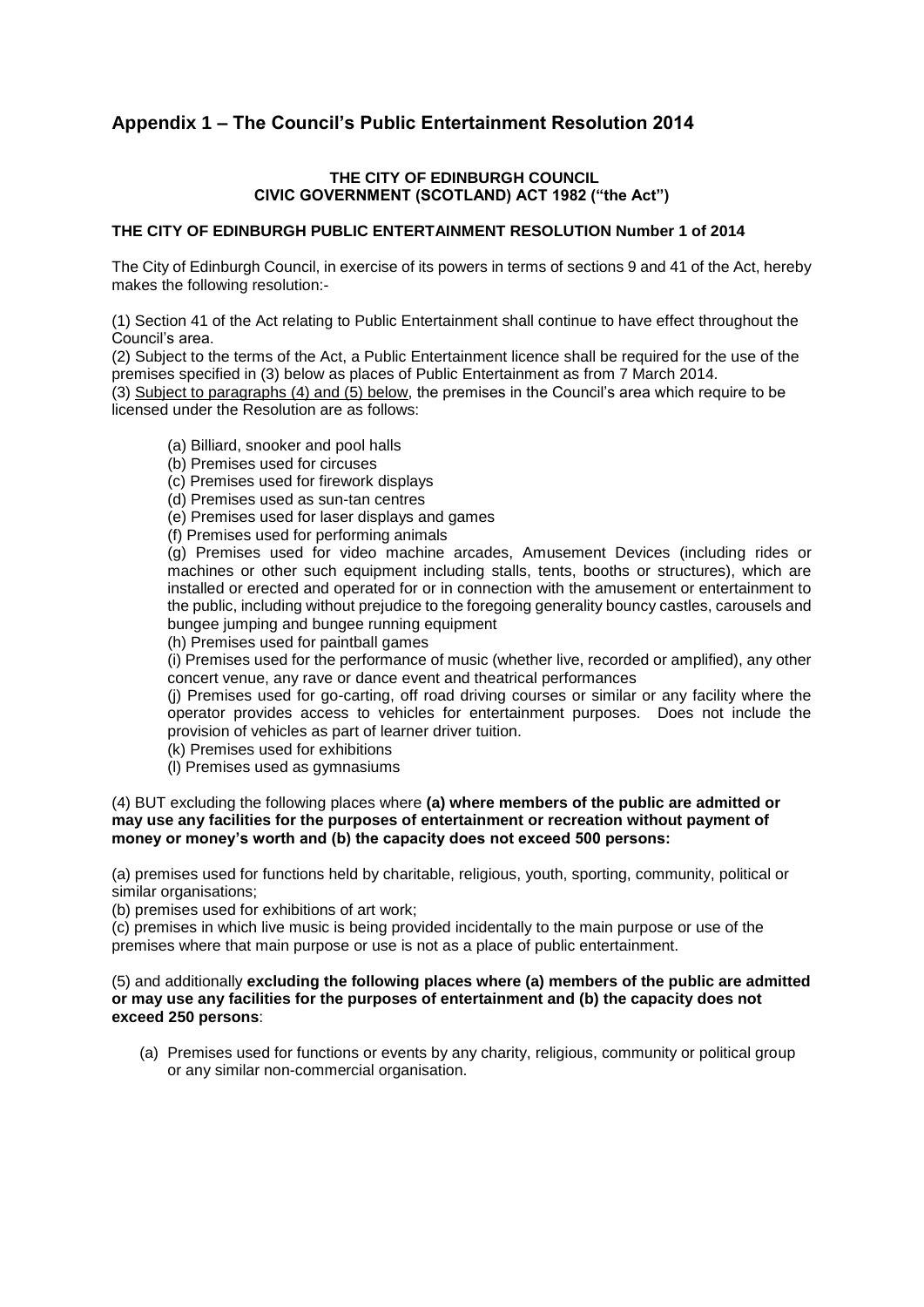### Appendix 2 – Online consultation

# **Theatre licensing**

### Overview

The Civic Government (Scotland) Act 1982 allows the Council to choose what types of premises, activities or events it wishes to license within the council area in respect of Public Entertainment. The purpose of regulating this type of activity is not to restrict trade or competition, but to help prevent crime and ensure public safety. In addition, every person who applies for a licence is assessed to see if they are 'fit and proper' to have a licence.

Public Entertainment Licences are currently required for a range of activities, premises and events - such as fireworks displays, funfairs, exhibitions, gymnasiums etc. If your land or premises are used for the purpose of public entertainment then you could need a licence from the Council.

The type of entertainment that currently requires a licence is detailed within the City of Edinburgh Council Public Entertainment Resolution (see attached). The rules apply whether or not entry to the premises or event is free of charge.

The Theatres Act 1968 will no longer be in force from January 2021 and the City of Edinburgh Council is considering whether to include theatres within its Public Entertainment Resolution. Should theatres not be included, premises would no longer be licensed. As a 'festival city', it is considered important to ensure continuity if the Council is considering maintaining theatres within a licensing system.

### Why we are consulting

The Council is consulting with the public and stakeholders in Edinburgh about proposals to include licensing of theatres within the Public Entertainment Resolution (PER). The Council welcomes your views on the proposals to include theatrical performances.

The Council's Regulatory Committee met on 11 March 2019 and agreed to begin a programme of consultation, which will run from XXXX until XXX 2019.

A report will be brought back to the Regulatory Committee on the outcome of the consultation process, and to seek approval of the final form of the draft Resolution and supporting information.

### Introduction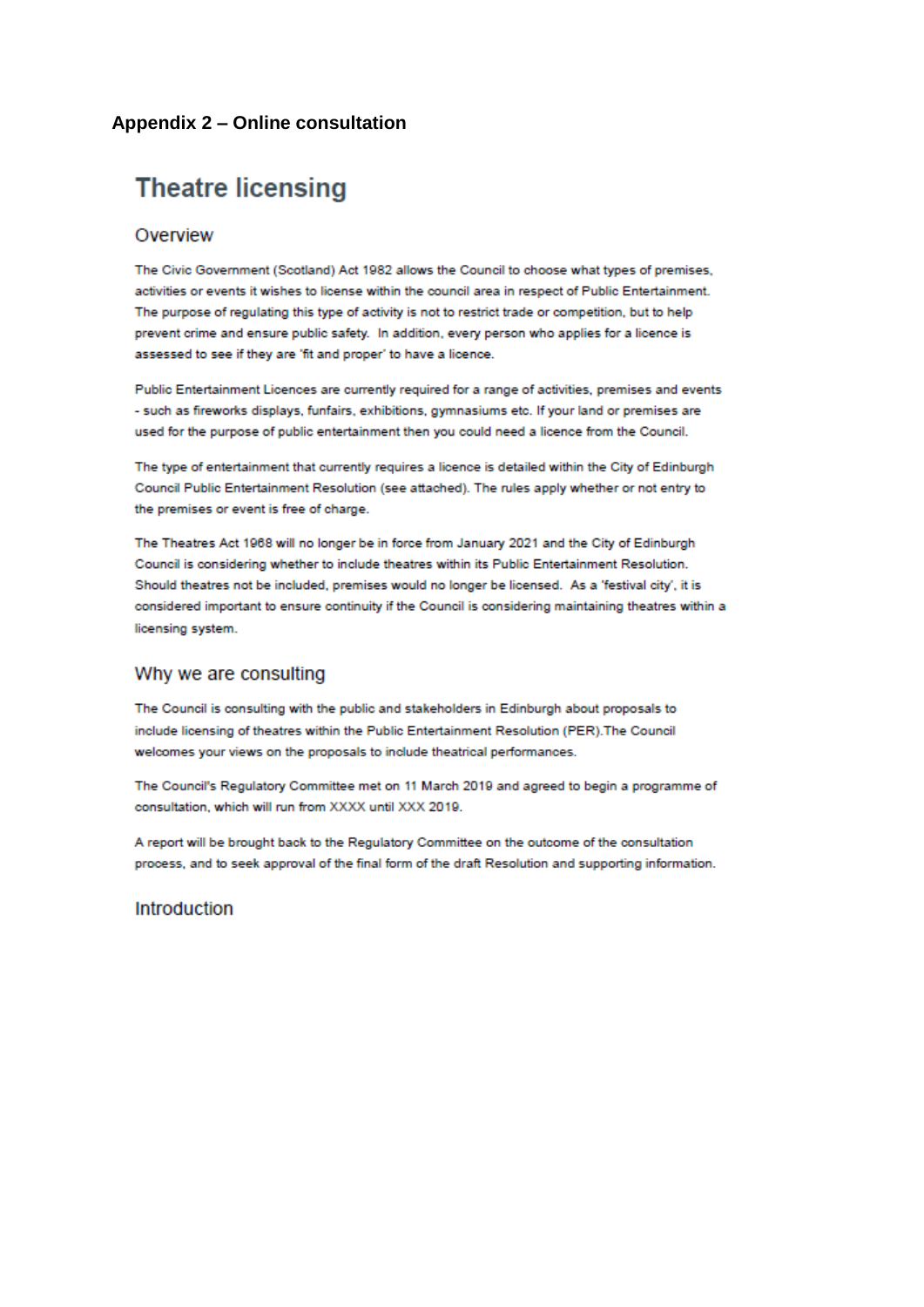### 1 What is your name?

Name

### 2 What is your email address?

If you enter your email address then you will automatically receive an acknowledgement email when you submit your response.

Email

### 3 What is your organisation (if relevant)?

### 4 Please choose which of the following applies to you.

Please select only one Item

| ◯ Resident ( Community Council representative                                                      |  |
|----------------------------------------------------------------------------------------------------|--|
| ◯ Public Entertainment licenceholder ◯ Theatre operator                                            |  |
| ◯ Trade organisation (please give details below)                                                   |  |
| $\bigcirc$ Other business (please give details below) $\bigcirc$ Other (please give details below) |  |
| <b>Further details</b>                                                                             |  |
|                                                                                                    |  |

### Questions

5 Do you agree that the Public Entertainment Resolution should be amended to include theatrical performances?

Please select only one Item

|                              | $\bigcirc$ Strongly agree $\bigcirc$ Agree $\bigcirc$ Neither agree nor disagree $\bigcirc$ Disagree |  |
|------------------------------|------------------------------------------------------------------------------------------------------|--|
| $\bigcirc$ Strongly disagree |                                                                                                      |  |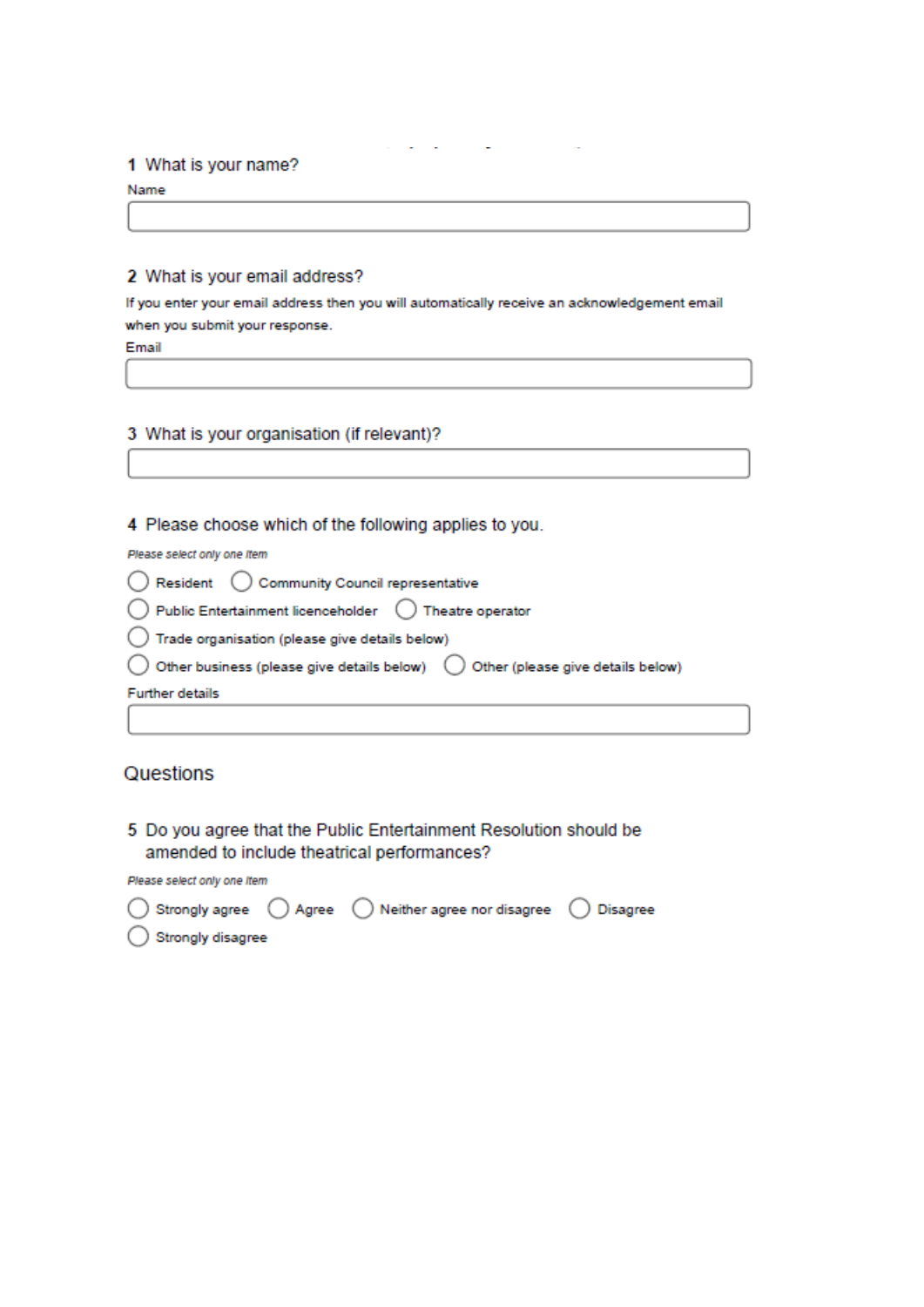6 Do you agree that the range of possible premises and events named within the current Public Entertainment Resolution covers all areas that should be licensed?

| Please select only one Item |  |                                                                                                      |  |  |  |
|-----------------------------|--|------------------------------------------------------------------------------------------------------|--|--|--|
|                             |  | $\bigcirc$ Strongly agree $\bigcirc$ Agree $\bigcirc$ Neither agree nor disagree $\bigcirc$ Disagree |  |  |  |
| Strongly disagree           |  |                                                                                                      |  |  |  |

7 Are there any premises, activities or events which you consider should be licensed that are not currently licensed? What are your reasons for these suggestions?

8 Are there any currently licensed premises or activities which you believe should NOT be licensed? What are your reasons for these suggestions?

Any comments?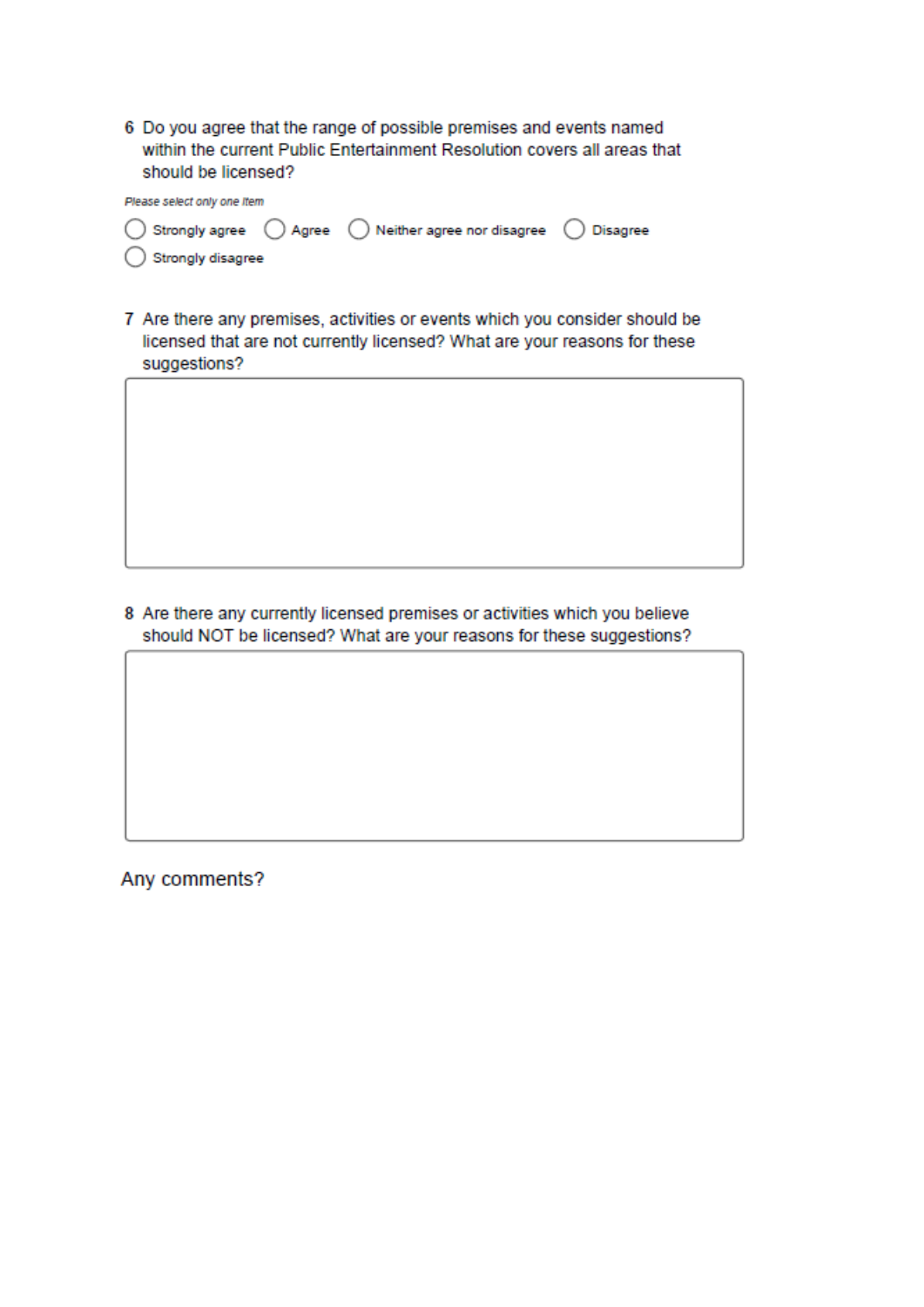$\label{eq:reduced} \begin{aligned} \mathcal{L}_{\text{G}}(\mathbf{u},\mathbf{u}) = \mathcal{L}_{\text{G}}(\mathbf{u},\mathbf{u}) = \mathcal{L}_{\text{G}}(\mathbf{u},\mathbf{u}) = \mathcal{L}_{\text{G}}(\mathbf{u},\mathbf{u}) = \mathcal{L}_{\text{G}}(\mathbf{u},\mathbf{u}) = \mathcal{L}_{\text{G}}(\mathbf{u},\mathbf{u}) = \mathcal{L}_{\text{G}}(\mathbf{u},\mathbf{u}) = \mathcal{L}_{\text{G}}(\mathbf{u},\mathbf{u}) = \mathcal{L}_{\text{G}}(\mathbf{$  $\overline{a}$ 

9 Would you like to make any further comment about these proposals? Please give us your comments.

# More about you

You don't have to answer the following questions, but if you do it will help us to understand the range of people who have chosen to reply.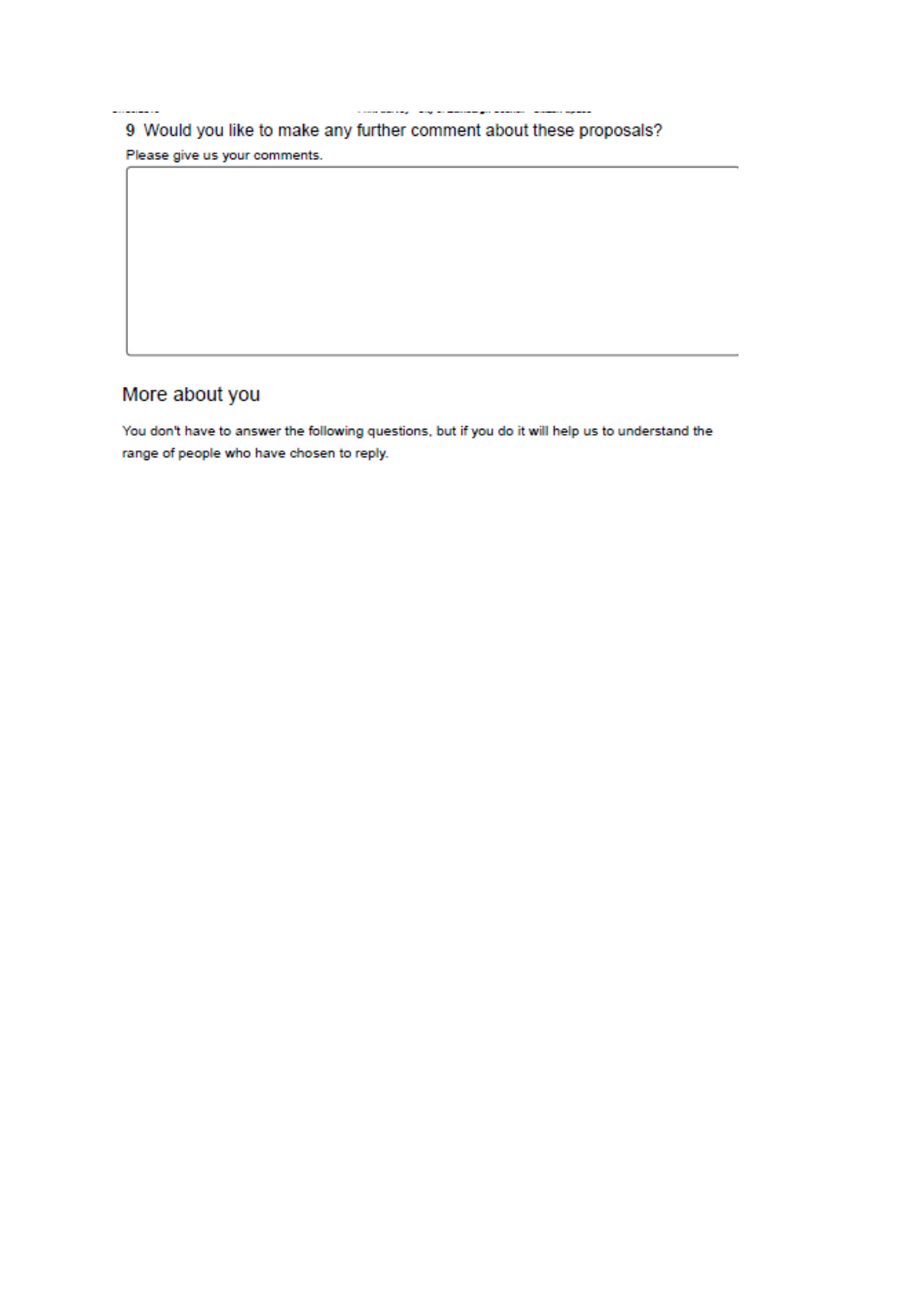### 10 What is your ethnic group? (Choose ONE section from A to E, then tick ONE box which best describes your ethnic group or background)

#### A) WHITE

| Please select only one Item |                                           |                                                                 |  |
|-----------------------------|-------------------------------------------|-----------------------------------------------------------------|--|
|                             |                                           | ◯ Scottish ◯ Other British ◯ Irish ◯ Gypsy / Traveller ◯ Polish |  |
|                             | Other white ethnic group, please write in |                                                                 |  |
|                             |                                           |                                                                 |  |

#### **B) MIXED OR MULTIPLE ETHNIC GROUP**

Please select only one Item

) Any mixed or multiple ethnic groups, please write in

#### C) ASIAN, ASIAN SCOTTISH OR ASIAN BRITISH

Please select only one Item

|  | ) Pakistani, Pakistani Scottish or Pakistani British |  |  |  |  |  |
|--|------------------------------------------------------|--|--|--|--|--|
|--|------------------------------------------------------|--|--|--|--|--|

) Indian, Indian Scottish or Indian British

◯ Bangladeshi, Bangladeshi Scottish or Bangladeshi British

 $\big)$  Chinese, Chinese Scottish or Chinese British  $\bigcirc$  Other, please write in

#### D) AFRICAN, CARIBBEAN OR BLACK

Please select only one Item

- African, African Scottish or African British
- Caribbean, Caribbean Scottish or Caribbean British
- Black, Black Scottish or Black British ( Other, please write in

#### E) OTHER ETHNIC GROUP

Please select only one Item

) Arab ( ) Other, please write in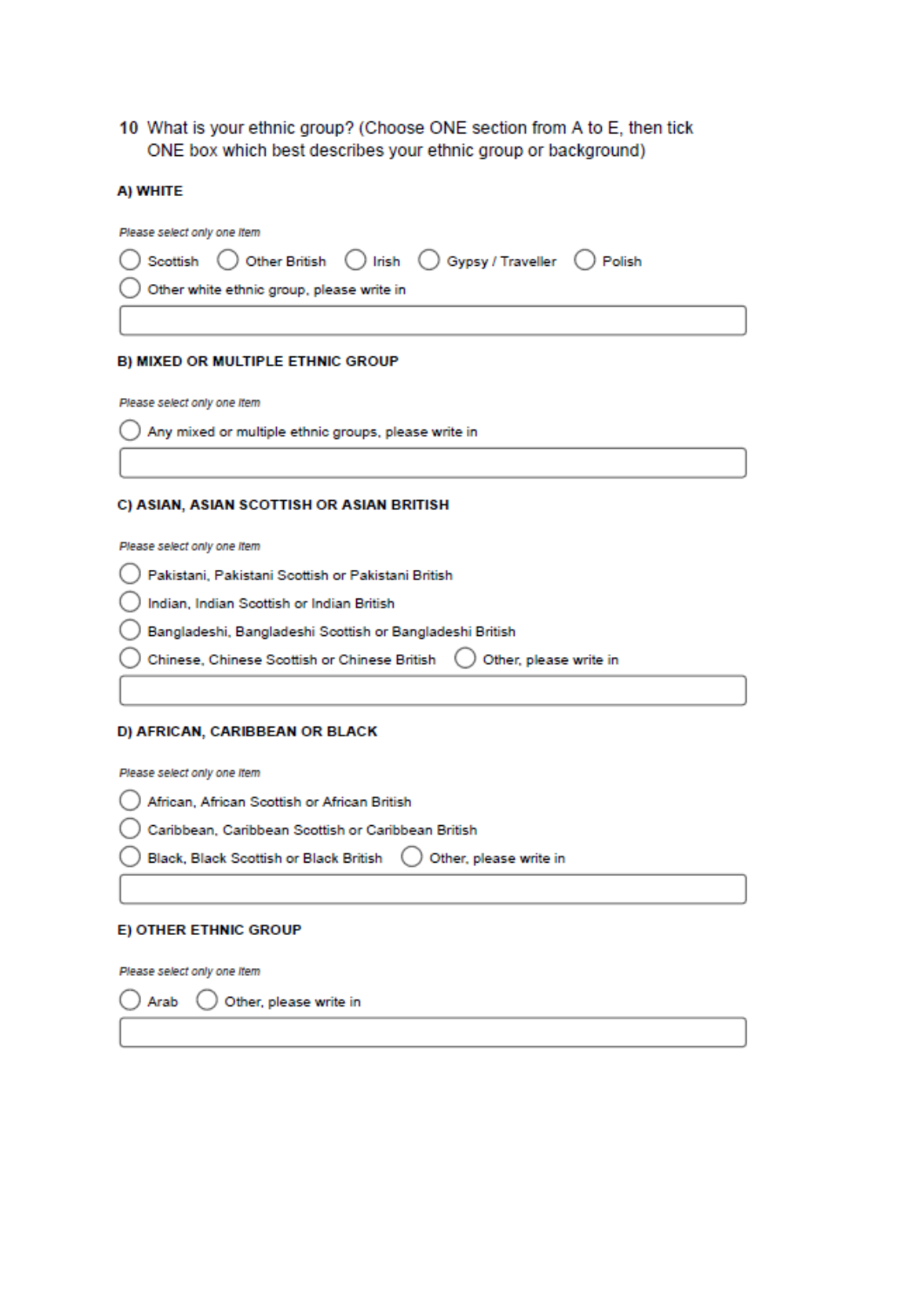| 11 What is your sexual orientation?                                                                                                                     |
|---------------------------------------------------------------------------------------------------------------------------------------------------------|
| Please select only one Item                                                                                                                             |
| Heterosexual / straight ( ) Gay / Lesbian ( ) Bisexual ( ) Other                                                                                        |
| 12 What is your age?<br>Please select only one Item<br>O Under 16 ( 0 16 - 24 ( 0 25 - 34 ( 0 35 - 44 ( 0 45 - 54 ( 0 55 - 64<br>65 - 74 () 75 and over |
| 13 How would you describe your national identity? (Please tick all that apply)                                                                          |
| Please select all that apply                                                                                                                            |
| English   Welsh<br>Northern Irish<br>Scottish<br><b>British</b>                                                                                         |
| Other, please write in                                                                                                                                  |
|                                                                                                                                                         |
|                                                                                                                                                         |
| 14 What is your gender?                                                                                                                                 |
| Please select only one Item                                                                                                                             |
| ) Other Gender Identity<br>) Female (<br>Male                                                                                                           |
| 15 What religion, religious denomination or body do you belong to?                                                                                      |
| Please select only one Item                                                                                                                             |
| None () Church of Scotland () Roman Catholic () Other Christian                                                                                         |
| Muslim ( ) Buddhist ( ) Sikh ( ) Jewish ( ) Hindu<br>) Pagan                                                                                            |
| Another religion (please specify)                                                                                                                       |
|                                                                                                                                                         |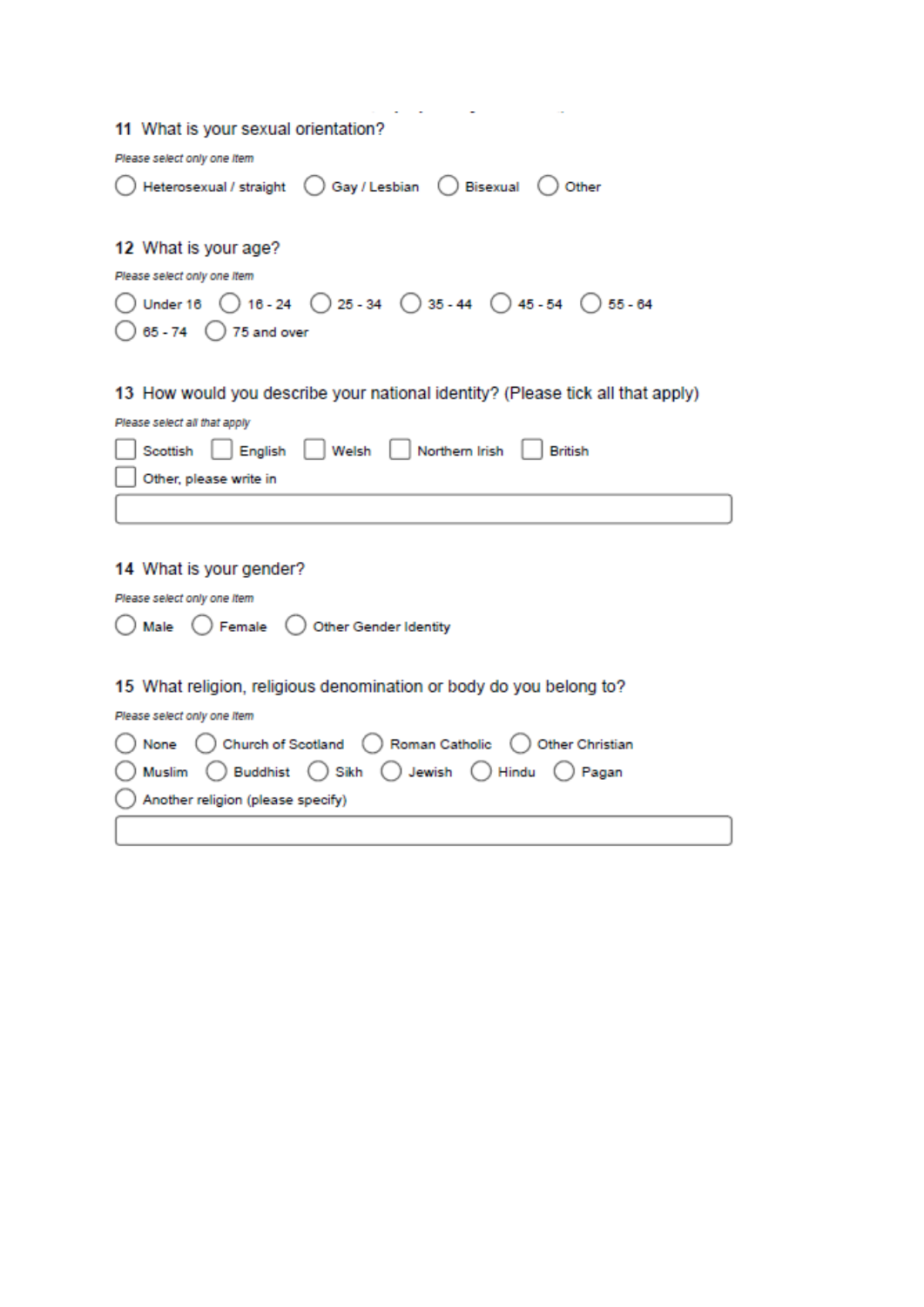# Appendix 2 - Summary of online consultation results

### Theatre licensing: Summary report

This report was created on Friday 19 July 2019 at 10:27.

The consultation ran from 10/06/2019 to 18/07/2019.

#### **Contents**

| Question 1: What is your name?                                                                                                     | 1 |
|------------------------------------------------------------------------------------------------------------------------------------|---|
| Name                                                                                                                               | 1 |
| Question 2: What is your email address?                                                                                            | 2 |
| Email                                                                                                                              | 2 |
| Question 3: What is your organisation (if relevant)?                                                                               | 2 |
| Organisation                                                                                                                       | 2 |
| Question 4: Please choose which of the following applies to you.                                                                   | 2 |
| Respondent organisation                                                                                                            | 2 |
| <b>Further details</b>                                                                                                             | 2 |
| Question 5: Do you agree that the Public Entertainment Resolution should be amended to include theatrical performances?            | з |
| Agree with home boarding conditions?                                                                                               | з |
| Question 6: Do you agree that the range of possible premises and events named within the current Public Entertainment Resolution 3 |   |
| covers all areas that should be licensed?                                                                                          |   |
| Agree with Kennels/day care conditions?                                                                                            | з |
| Question 7: Are there any premises, activities or events which you consider should be licensed that are not currently licensed?    | з |
| What are your reasons for these suggestions?                                                                                       |   |
| Other areas                                                                                                                        | з |
| Question 8: Are there any currently licensed premises or activities which you believe should NOT be licensed? What are your        | 4 |
| reasons for these suppestions?                                                                                                     |   |
| Other NOT                                                                                                                          | 4 |
| Question 9: Would you like to make any further comment about these proposals?                                                      | 4 |
| Please give us your comments.                                                                                                      | 4 |
| Question 10: What is your ethnic group? (Choose ONE section from A to E, then tick ONE box which best describes your ethnic        | 4 |
| group or background)                                                                                                               |   |
| Ethnicity (A - White)                                                                                                              | 4 |
| Other white ethnic group, please write in                                                                                          | 4 |
| Ethnicity (Mixed or multiple ethnic group)                                                                                         | 4 |
| Any mixed or multiple ethnic groups, please write in                                                                               | 4 |
| Ethnicity (Asian, Asian Scottish, Asian British)                                                                                   | 5 |
| Other, please write in                                                                                                             | 5 |
| Ethnicity (D - African, Caribbean or Black)                                                                                        | 5 |
| Other, please write in                                                                                                             | 5 |
| Ethnicity (E - Other)                                                                                                              | 6 |
| Other, please write in                                                                                                             | 6 |
| Question 11: What is your sexual orientation?                                                                                      | 6 |
| Sexuality                                                                                                                          | 6 |
| Question 12: What is your age?                                                                                                     | 7 |
| How old are you?                                                                                                                   | 7 |
| Question 13: How would you describe your national identity? (Please tick all that apply)                                           | 8 |
| National Identity                                                                                                                  | 8 |
| Other, please write in                                                                                                             | 8 |
| Question 14: What is your gender?                                                                                                  | 8 |
| Gender                                                                                                                             | 8 |
| Question 15: What religion, religious denomination or body do you belong to?                                                       | 9 |
| Religion                                                                                                                           | 9 |
| Another religion (please specify)                                                                                                  | 9 |
|                                                                                                                                    |   |

### Question 1: What is your name?

Name

There were 38 responses to this part of the question.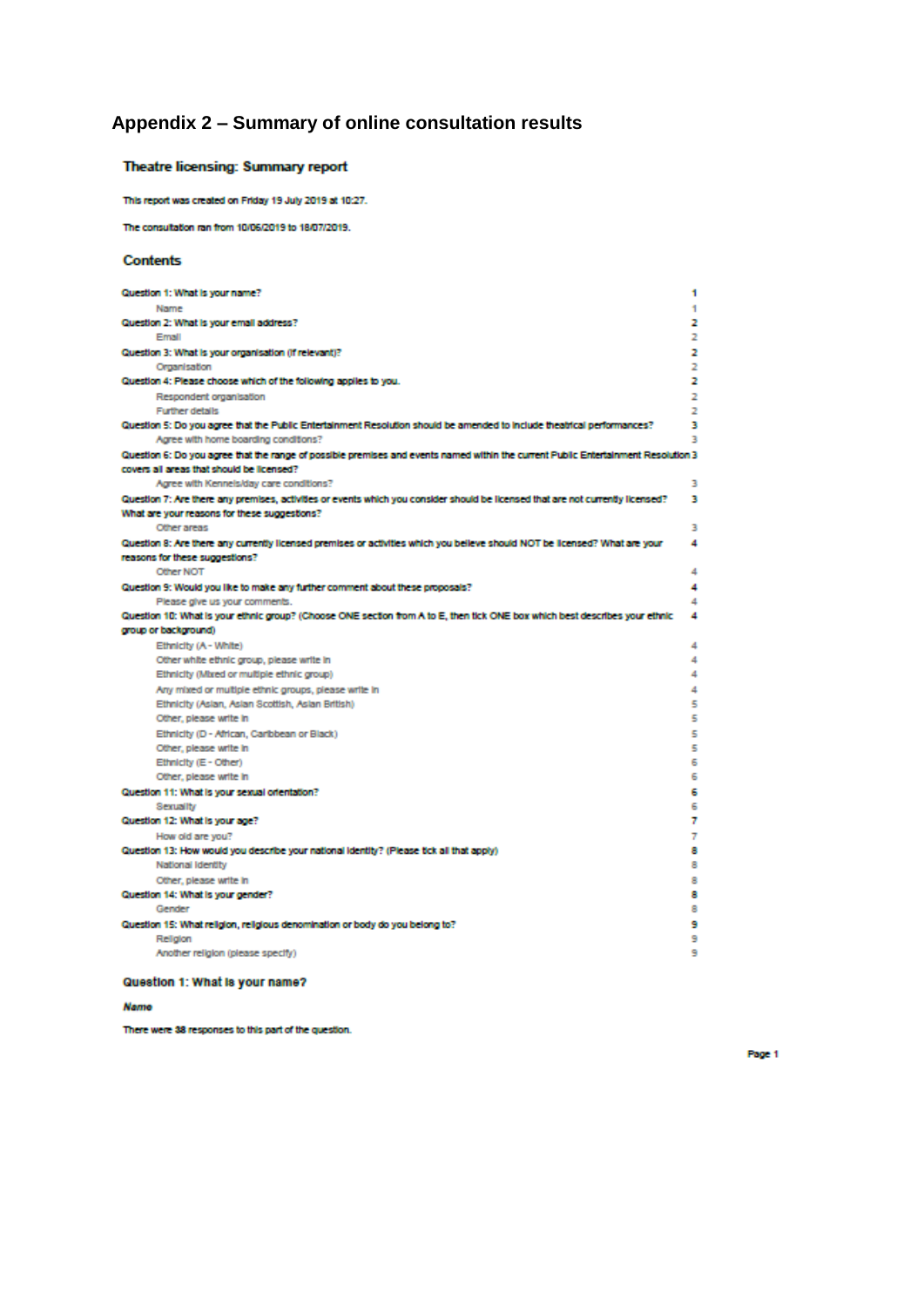#### Question 2: What is your email address?

**Email** 

There were 38 responses to this part of the question.

Question 3: What is your organisation (if relevant)?

Organisation

There were 24 responses to this part of the question.

Question 4: Please choose which of the following applies to you.

#### Respondent organisation



| Resident                                       | 15 | 38.46% |
|------------------------------------------------|----|--------|
| Community Council representative               |    | 2.56%  |
| <b>Public Entertainment licenceholder</b>      | 2  | 5.13%  |
| Theatre operator                               | 9  | 23.08% |
| Trade organisation (please give details below) | ٥  | O%     |
| Other business (please give details below)     | 6  | 15.38% |
| Other (please give details below)              | 4  | 10.26% |
| <b>Not Answered</b>                            | 2  | 5.13%  |
|                                                |    |        |

**Further details** 

There were 14 responses to this part of the question.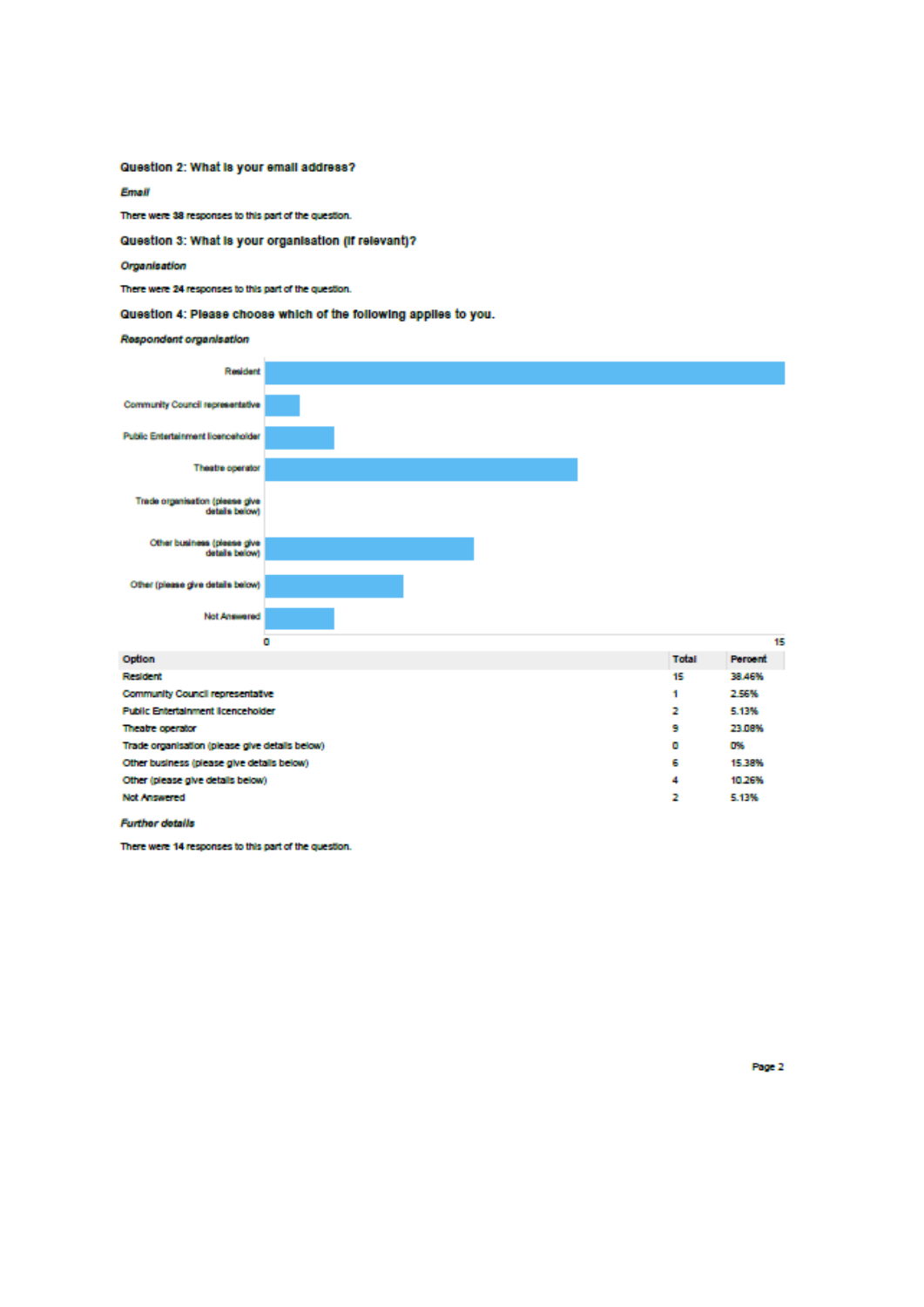# Question 5: Do you agree that the Public Entertainment Resolution should be amended to include theatrical<br>performances?





# Question 6: Do you agree that the range of possible premises and events named within the current Public<br>Entertainment Resolution covers all areas that should be licensed?

Agree with Kennels/day care conditions?



Question 7: Are there any premises, activities or events which you consider should be licensed that are not<br>currently licensed? What are your reasons for these suggestions?

Other areas

There were 14 responses to this part of the question.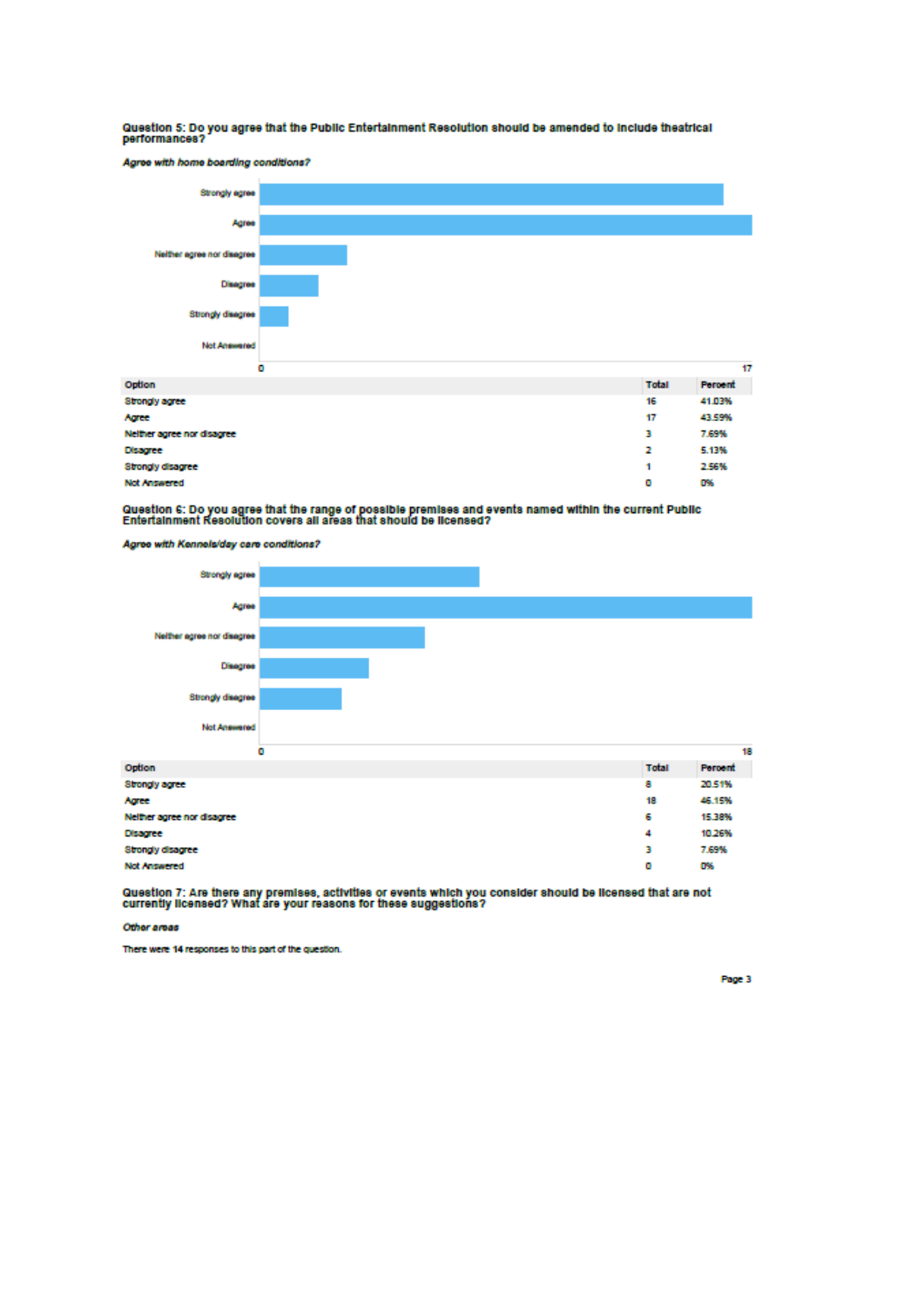Question 8: Are there any currently licensed premises or activities which you believe should NOT be licensed?<br>What are your reasons for these suggestions?

Other NOT

There were 11 responses to this part of the question.

Question 9: Would you like to make any further comment about these proposals?

Please give us your comments.

There were 18 responses to this part of the question.

Question 10: What is your ethnic group? (Choose ONE section from A to E, then tick ONE box which best<br>describes your ethnic group or background)





| Option                                    | Total | Percent |
|-------------------------------------------|-------|---------|
| Scottish                                  | 25    | 64.10%  |
| <b>Other British</b>                      | 7     | 17.95%  |
| irish                                     | ۰     | D%      |
| Gypsy / Traveller                         | ۰     | 0%      |
| Polsh                                     | ۰     | D%      |
| Other white ethnic group, please write in | 2     | 5.13%   |
| <b>Not Answered</b>                       | 5     | 12.82%  |

Other white ethnic group, please write in

There were 3 responses to this part of the question.

Ethnicity (Mixed or multiple ethnic group)

| Any mixed or multiple ethnic<br>groups, piesse wite in |   |       |         |
|--------------------------------------------------------|---|-------|---------|
| Not Answered                                           |   |       |         |
|                                                        | ٥ |       | 39      |
| Option                                                 |   | Total | Percent |
| Any mixed or multiple ethnic groups, please write in   |   | ٥     | D%      |
| <b>Not Answered</b>                                    |   | 39    | 100.00% |

Any mixed or multiple ethnic groups, please write in

There were 0 responses to this part of the question.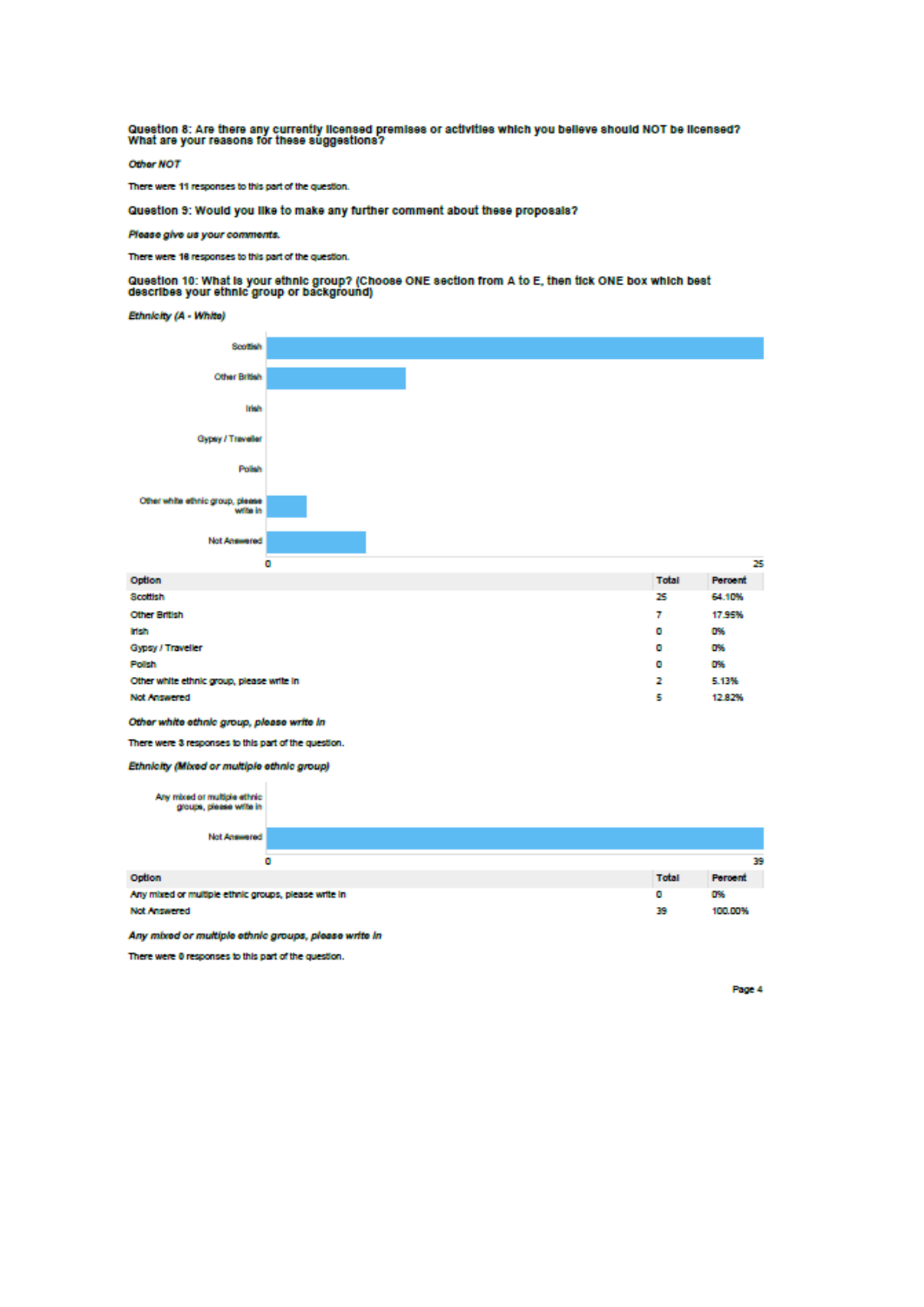#### Ethnicity (Asian, Asian Scottish, Asian British)

| Pakistani, Pakistani Scottish or<br>Pekistani British       |  |
|-------------------------------------------------------------|--|
| Indian, Indian Scottish or Indian<br><b>British</b>         |  |
| Bangladeshi, Bangladeshi Scottish<br>or Bangladeshi British |  |
| Chinese, Chinese Scottish of<br>Chinese British             |  |
| Other, please wite in                                       |  |
| Not Answered                                                |  |

| ٥                                                        |  |       | 39      |
|----------------------------------------------------------|--|-------|---------|
| Option                                                   |  | Total | Percent |
| Pakistani, Pakistani Scottish or Pakistani British       |  | ۰     | D%      |
| Indian, Indian Scottish or Indian British                |  | ۰     | D%      |
| Bangladeshi, Bangladeshi Scottish or Bangladeshi British |  | ٥     | D%      |
| Chinese, Chinese Scottish or Chinese British             |  | ٥     | D%      |
| Other, please write in                                   |  | ۰     | D%      |
| <b>Not Answered</b>                                      |  | 39    | 100,00% |

Other, please write in

There were 0 responses to this part of the question.

Ethnicity (D - African, Caribbean or Black)

African, African Scottish or African<br>British Caribbean, Caribbean Scottish or<br>Caribbean British

Black, Black Scottish or Black<br>British

Other, piecee witte in

Not Answered

|                                                    | ٥ |       | 39      |
|----------------------------------------------------|---|-------|---------|
| Option                                             |   | Total | Percent |
| African, African Scottish or African British       |   | ٥     | D%      |
| Caribbean, Caribbean Scottish or Caribbean British |   | ٥     | D%      |
| Black, Black Scottish or Black British             |   | ٥     | D%      |
| Other, please write in                             |   | ٥     | D%      |
| <b>Not Answered</b>                                |   | 39    | 100.00% |
|                                                    |   |       |         |

Other, please write in

There were 0 responses to this part of the question.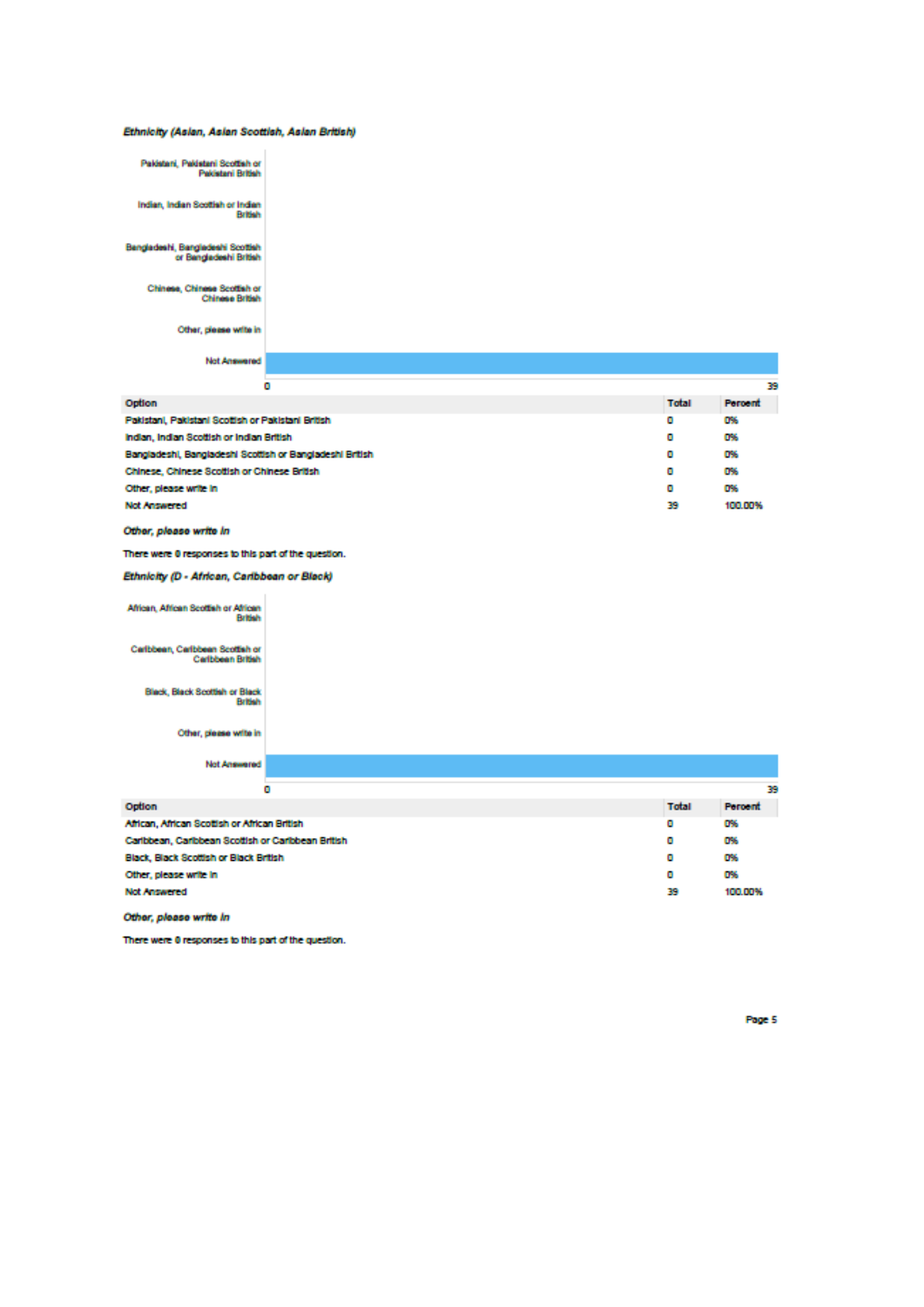THE RUN IN REPORTED HE TO FRONT OUR



There were 0 responses to this part of the question.

### Question 11: What is your sexual orientation?

Sexuality

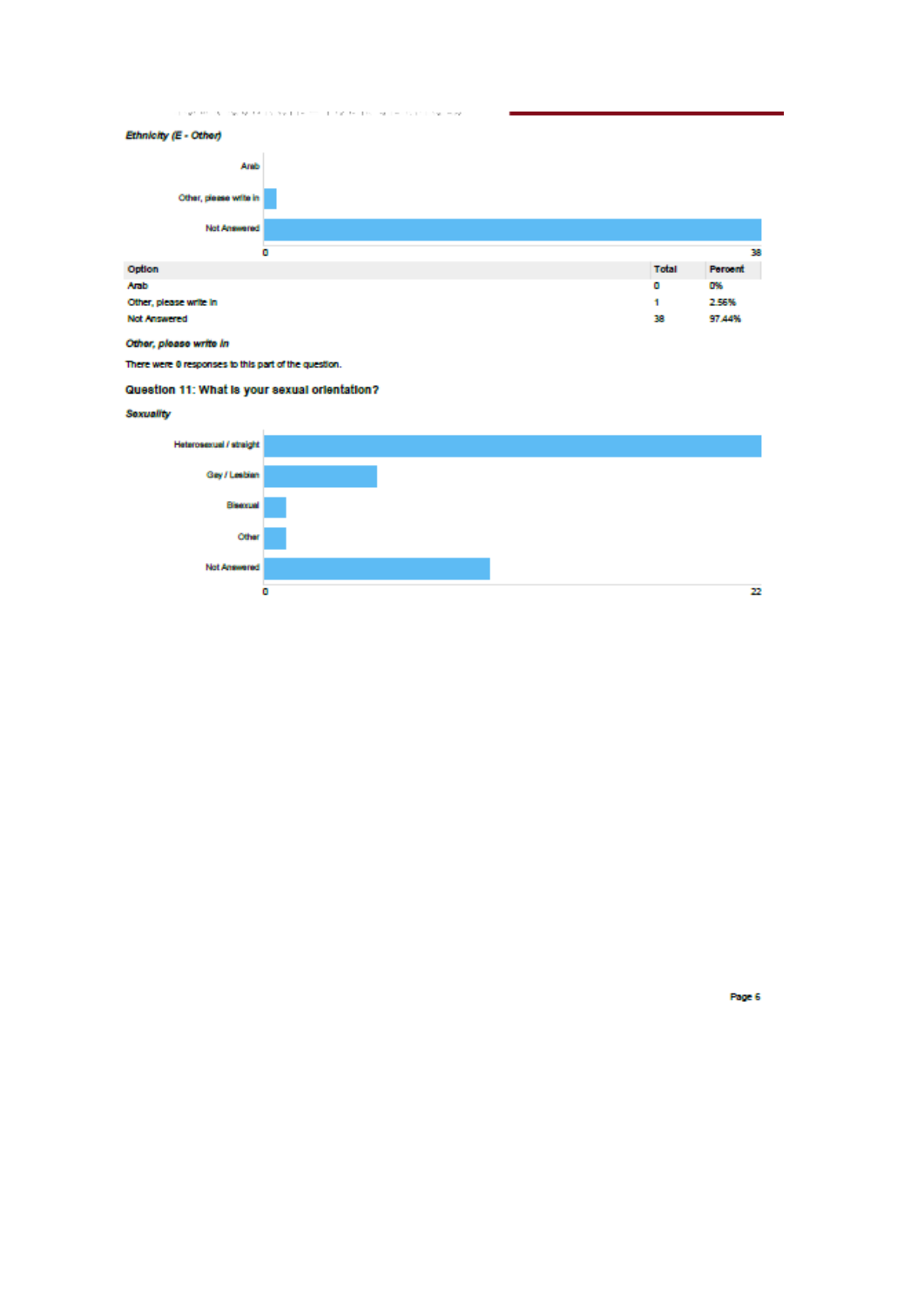| Option                  | Total | Percent |
|-------------------------|-------|---------|
| Heterosexual / straight | 22    | 56,41%  |
| Gay / Lesbian           | 5     | 12.82%  |
| <b>Blsexual</b>         |       | 2.56%   |
| Other                   |       | 2.56%   |
| <b>Not Answered</b>     | 10    | 25.64%  |
|                         |       |         |

### Question 12: What is your age?

How old are you?

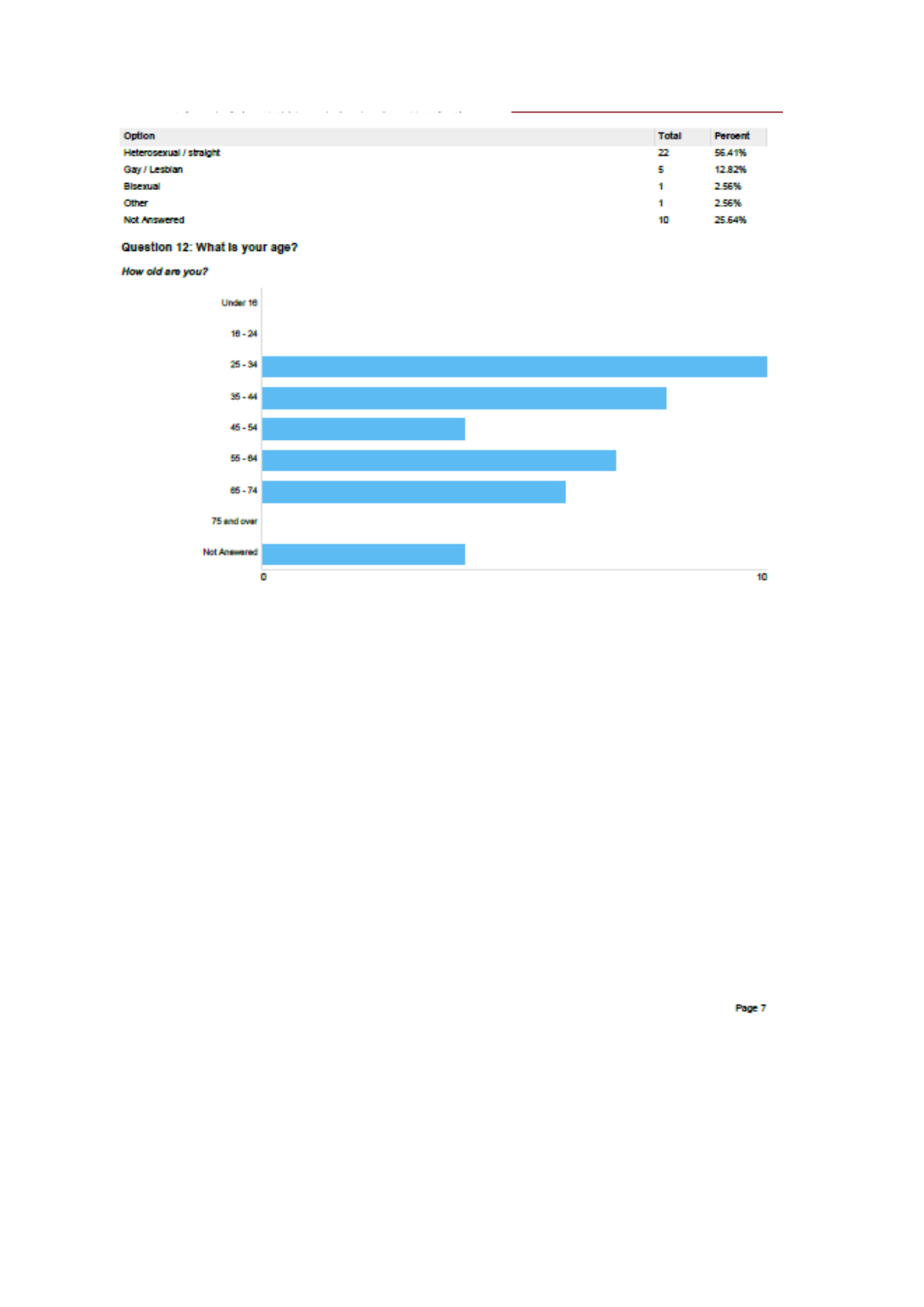| <b>Total</b><br>Option<br>Percent<br>D%<br>Under 16<br>٥<br>$16 - 24$<br>٥<br>0%<br>$25 - 34$<br>25.64%<br>10<br>$35 - 44$<br>8<br>20.51%<br>$45 - 54$<br>10.26%<br>4<br>$55 - 64$<br>17.95%<br>7<br>$65 - 74$<br>6<br>15.38%<br>٥<br>0%<br>75 and over<br>10.26%<br>4<br><b>Not Answered</b> |  |  |
|-----------------------------------------------------------------------------------------------------------------------------------------------------------------------------------------------------------------------------------------------------------------------------------------------|--|--|
|                                                                                                                                                                                                                                                                                               |  |  |
|                                                                                                                                                                                                                                                                                               |  |  |
|                                                                                                                                                                                                                                                                                               |  |  |
|                                                                                                                                                                                                                                                                                               |  |  |
|                                                                                                                                                                                                                                                                                               |  |  |
|                                                                                                                                                                                                                                                                                               |  |  |
|                                                                                                                                                                                                                                                                                               |  |  |
|                                                                                                                                                                                                                                                                                               |  |  |
|                                                                                                                                                                                                                                                                                               |  |  |
|                                                                                                                                                                                                                                                                                               |  |  |

i.

### Question 13: How would you describe your national identity? (Please tick all that apply)

**Contract Contract** 

 $\label{eq:1.1} \begin{split} \mathbf{y} & \in \mathcal{H}^1(\mathbb{R}^d) \times \mathbb{R}^d \times \mathbb{R}^d \times \mathbb{R}^d \times \mathbb{R}^d \times \mathbb{R}^d \times \mathbb{R}^d \times \mathbb{R}^d \times \mathbb{R}^d \times \mathbb{R}^d \times \mathbb{R}^d \times \mathbb{R}^d \times \mathbb{R}^d \times \mathbb{R}^d \times \mathbb{R}^d \times \mathbb{R}^d \times \mathbb{R}^d \times \mathbb{R}^d \times \mathbb{R}^d$ 

**National Identity** 



| Weish                  | ۰ | <b>DY</b> |
|------------------------|---|-----------|
| Northern Irish         |   | 2.56%     |
| <b>British</b>         | 9 | 23.08%    |
| Other, please write in | 4 | 10.26%    |
| <b>Not Answered</b>    | з | 7.69%     |
|                        |   |           |

Other, please write in

There were 4 responses to this part of the question.

### Question 14: What is your gender?

Gender

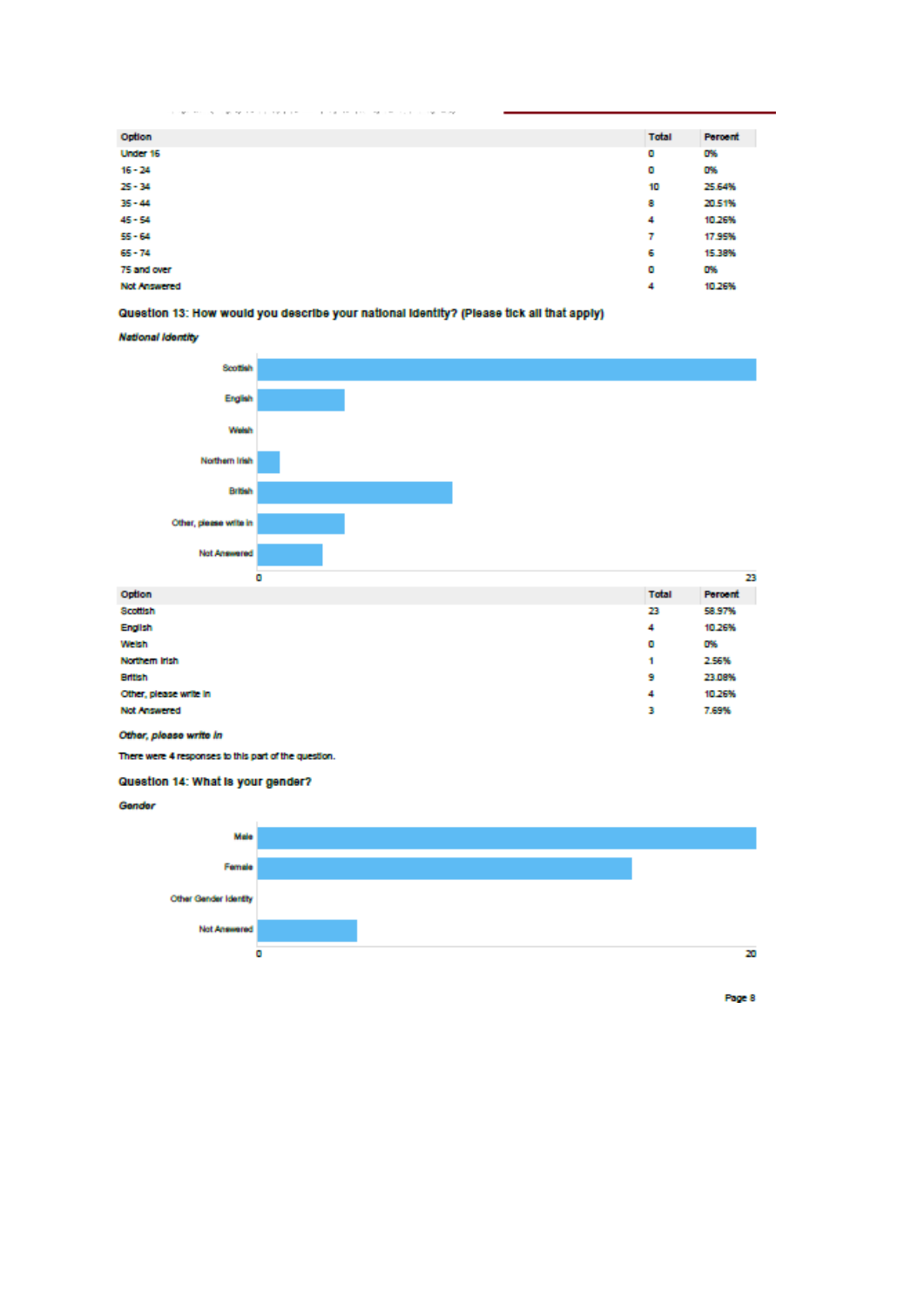| Option                     | Total | Percent |
|----------------------------|-------|---------|
| Male                       | 20    | 51.28%  |
| Female                     | 15    | 38.46%  |
| Other Gender Identity<br>٥ |       | 0%      |
| <b>Not Answered</b>        | 4     | 10.26%  |

#### Question 15: What religion, religious denomination or body do you belong to?



There was 1 response to this part of the question.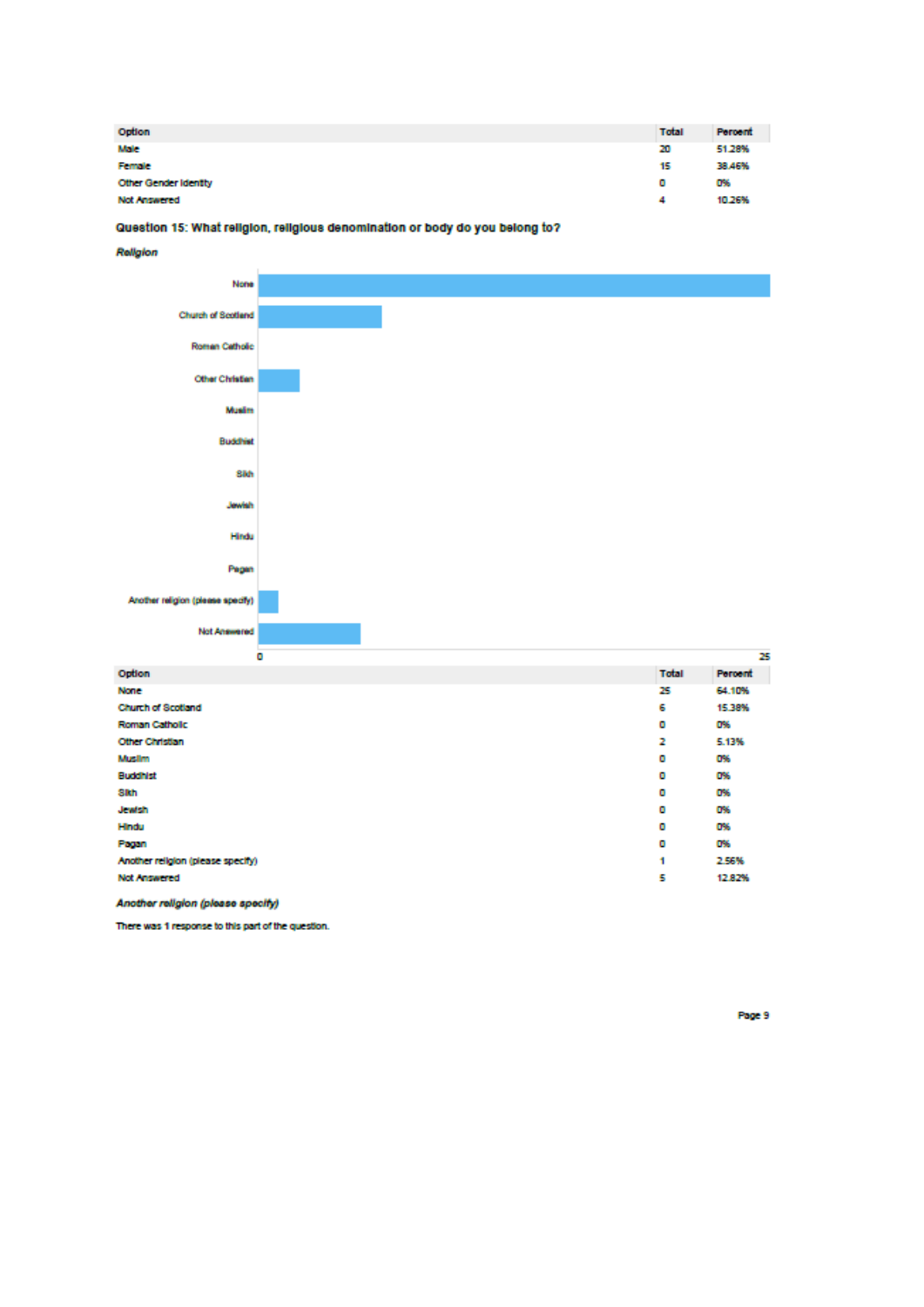## **Appendix 4 – Respondents' Online Comments**

### **Are there any premises, activities or events which you consider should be licensed that are not currently licensed? What are your reasons for these suggestions?**

| 1 | While I appreciate that some entertainment venues are creating nusiance for residents in hitherto       |
|---|---------------------------------------------------------------------------------------------------------|
|   | undisturbed neighbourhoods, I feel that over-licensing is not good for the cultural health of the city, |
|   | and creates unnecessary make-work and stress for workers in the cultural field.                         |
|   | The proliferation of events during the Festival Fringe may create problems for residents - perhaps      |
|   | the introduction of new licensing regulations for theatrical performances should be limited to that     |
|   | period.                                                                                                 |
| 2 | Small and community based events.                                                                       |
|   |                                                                                                         |
|   | Safety is not a matter of numbers, it is a matter of activity and competence of organisers.             |
| 3 | It should be a lot stronger in providing the Council with the levels to address 'festival city' in      |
|   | problem areas for overprovision and where it impacts on residents. The existing exclusions are too      |
|   | easily to abuse.                                                                                        |
| 4 | In the resolution, section 3 (i), should solely refer to the performance of music with additional,      |
|   | separate categories included for:                                                                       |
|   | Cabaret and variety                                                                                     |
|   | Comedy performance, including stand-up                                                                  |
|   | Dance                                                                                                   |
|   | Spoken word                                                                                             |
|   | Theatre, including site-specific, outdoors or promenade performance                                     |
| 5 | In the resolution, section 3 (i), should solely refer to the performance of music with additional,      |
|   | separate categories included for:                                                                       |
|   |                                                                                                         |
|   | Cabaret and variety                                                                                     |
|   | Comedy performance, including stand-up                                                                  |
|   | Dance                                                                                                   |
|   | Spoken word                                                                                             |
|   | Theatre, including site-specific, outdoors or promenade performance                                     |
| 6 | In the resolution, section 3 (i), should solely refer to the performance of music with additional,      |
|   | separate categories included for:                                                                       |
|   |                                                                                                         |
|   | Cabaret and variety                                                                                     |
|   | Comedy performance, including stand-up                                                                  |
|   | Dance                                                                                                   |
|   | Spoken word                                                                                             |
|   | Theatre, including site-specific, outdoors or promenade performance                                     |
| 7 | I imagine cinemas are licensed differently?                                                             |
| 8 | I don't know which ones are not licensed but temp licences should be allowed for festivals etc          |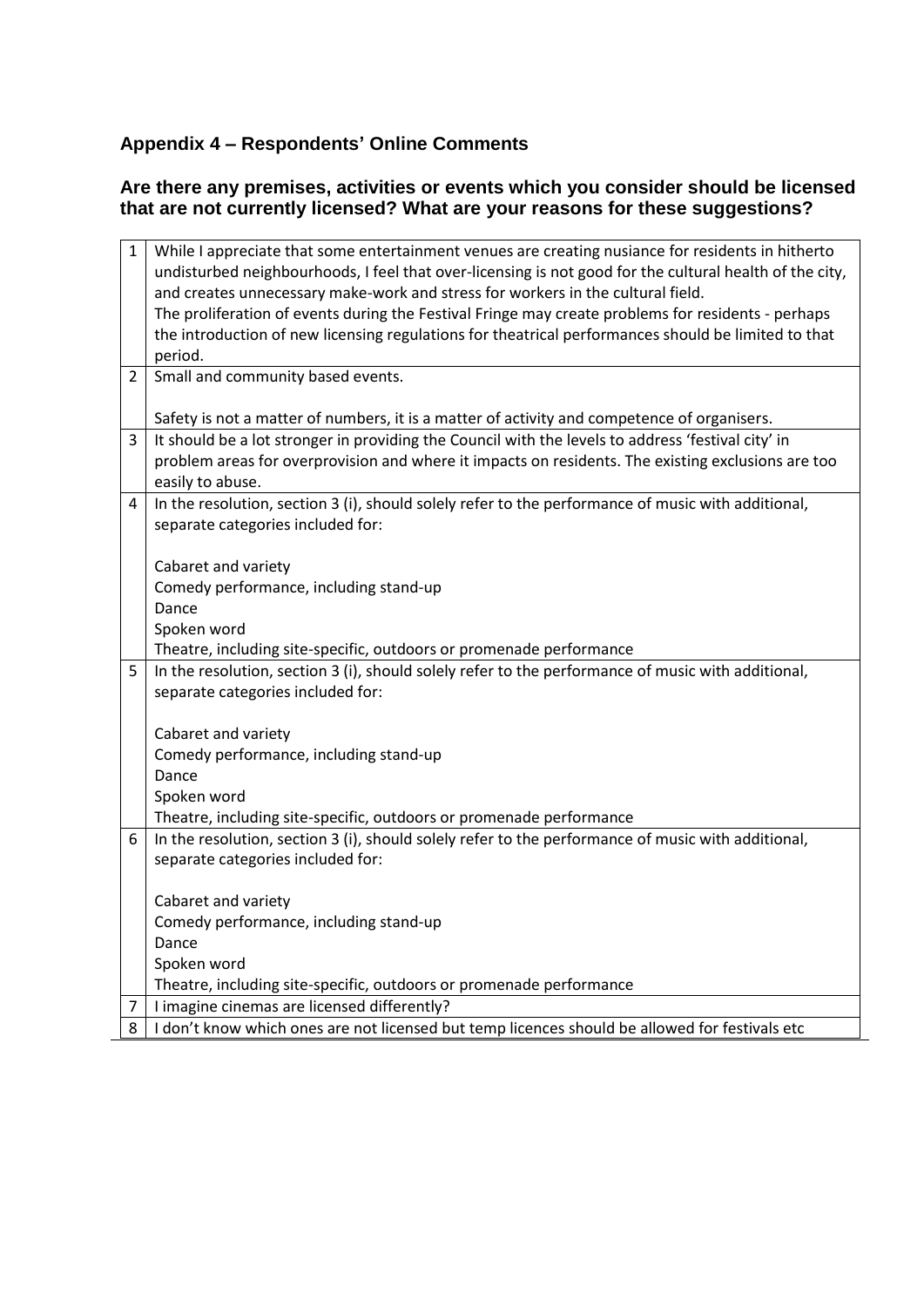### **Are there any currently licensed premises or activities which you believe should NOT be licensed? What are your reasons for these suggestions?**

| $\mathbf{1}$ | I'm aware that there is an overprovision of alcohol licences in areas of the city centre, but the<br>premises don"t usually offer theatrical performances, so I'm not sure this is relevant to this<br>survey. |
|--------------|----------------------------------------------------------------------------------------------------------------------------------------------------------------------------------------------------------------|
| 2            | Currently we make use of the free Public Entertainment licences for up to 250 people for                                                                                                                       |
|              | charity concerts. We do enforce all the public safety regulations for such events. We would                                                                                                                    |
|              | hope that the changes would not affect this use.                                                                                                                                                               |
|              |                                                                                                                                                                                                                |
|              | I feel that there is a similar case for charity theatre productions to small audiences to be                                                                                                                   |
|              | treated similarly, with suitable safeguards. For example a check of the premises outwith such                                                                                                                  |
|              | events so that the council have some assurance that they are suitable premises for the public,                                                                                                                 |
|              | and that the regulations will still be applied. For example single shows with a run of up to 4                                                                                                                 |
|              | days, where the venue is not being shared.                                                                                                                                                                     |
| 3            | No. I think with 'festival city' you need to have the ability to be more restrictive. A legitimte                                                                                                              |
|              | and valid applicant will happily go through the process to ensure they are above board and it                                                                                                                  |
|              | gives you a means to take action against those who will look to exploit the system particulalry                                                                                                                |
|              | with the sheer volume of things happening within the city.                                                                                                                                                     |
| 4            | Personally, never been to a sun-tan centre, but I don't quite understand why these are                                                                                                                         |
|              | considered to be places of entertainment. These seem to be more about beauty, health, and                                                                                                                      |
|              | wellness (although all that UV exposure will probably not make you healthy or well).                                                                                                                           |
| 5            | The Policy should exempt smaller scale events/ activities across the board. Whilst the current                                                                                                                 |
|              | policy provides exemptions for low capacity (sub 250) events by any charity, religious,                                                                                                                        |
|              | community or political group or any similar non-commercial organisations, commercial                                                                                                                           |
|              | ventures would be caught regardless of audience size. These smaller start up / niche events                                                                                                                    |
|              | often lack the financial means and expertise to apply for and obtain a Temp PEL. The City's                                                                                                                    |
|              | status a center for the Arts (not least with the Festival) should ensure the smaller events are                                                                                                                |
|              | not regulated out of happening                                                                                                                                                                                 |
| 6            | Licence procedures should be simplified and costs reduced especially for smaller premises                                                                                                                      |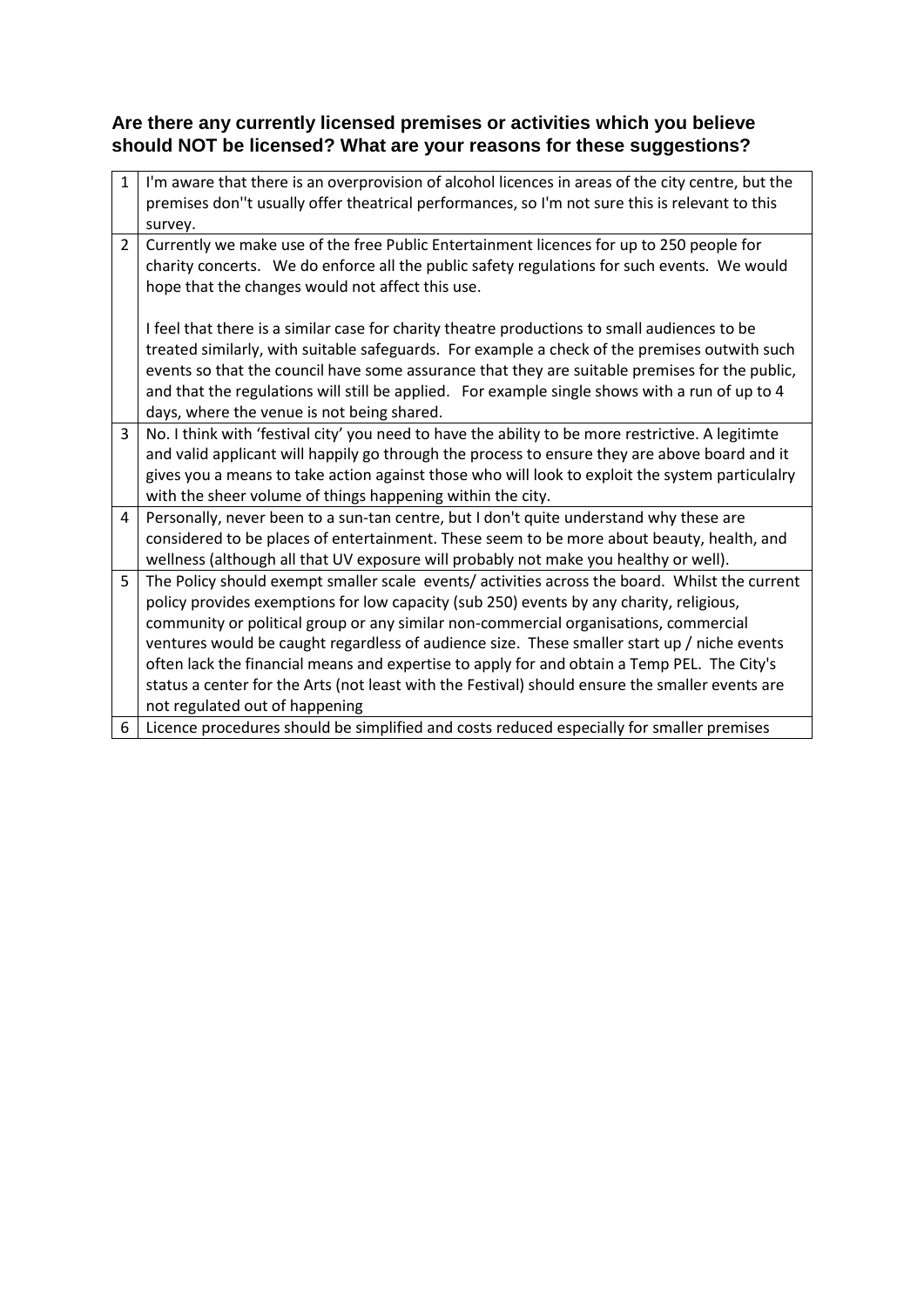# **Would you like to make any further comment about these proposals?**

| $\mathbf{1}$<br>I'm not sure why theatrical performances are perceived as needing further regulation, when<br>there are so many other issues that contribute to nuisance in residential areas. I'm wary of<br>over-regulation of cultural activities.<br>Another option is for the council to maintain a list of approved licence holders, for example<br>$\overline{2}$<br>those who have had a formal training session.<br>3<br>I think theatre performances in community centres and schools out with the Edinburgh<br>Fringe festival and city centre, should not rquire at theatre licence espeically community<br>performances and community groups and schools. or small pro touring companies which<br>want to put on shows in community centres/ schools/ community halls to increase cultural<br>eduactional and art oppertunities to socially and economically excluded communities.<br>If you try to water down or make life easier for yourself resource wise now it will just leave<br>4<br>you with a problem in the future as people will exploit it and you will be left with more work<br>and cost to attempt to recitify any issues that licensing could have addressed at the start<br>The Fringe Society would strongly recommend that no increase is made to PEL rates. We<br>5<br>would recommend considering a reduced rate for a one off, temporary licence as opposed to<br>the current situation which offers no distinction/difference between temporary and<br>permanent. We would ask to be consulted about any proposed changes to current banding.<br>Would recommend that no increase is made to Public Entertainment Licence rates. We<br>6<br>would recommend considering a reduced rate for a one off, temporary licence as opposed to<br>the current situation which offers no distinction/difference between temporary and<br>permanent. We would ask to be consulted about any proposed changes to current banding.<br>$\overline{7}$<br>I think that the Fringe Society should be consulted about any proposed changes to current<br>banding.<br>Would the second exclusion still apply for premises under 500 where performances are free?<br>8<br>9<br>Edinburgh council already restricts public entertainment to such a degree that a real lack of<br>public entertainment is felt. Their restrictive policies, often governed solely on who will give<br>them the most money, make no sense whatsoever when it comes to the well-being and<br>social activities of Edinburgh residents. Licences are already prohibitively expensive, and<br>regulating theatres with these licences further prices people out of the market.<br>The licensing of entertainment and art venues should be licensed in the interest of public<br>10<br>safety.<br>I think that whatever comes about from the new licensing arrangements, it is important that<br>11<br>venues previously licensed as theatres do not incur additional charges because they are now<br>on a public entertainment license.<br>I believe that the safety standards to which we are currently held under the permanent and<br>12<br>temporary theatre licensing diet should be applied to the public entertainment license, no<br>matter the outcome of the consultation. There are events going ahead under the current<br>public entertainment structure that are not being run to the same scrutiny as we currently<br>are under, and that scrutiny is vital to public safety at events and should be upheld across the<br>board.<br>I also feel that the current tiers under which the theatre license operates should be<br>reviewed, with more regular price breaks for seating capacities, perhaps more tied to their<br>fire capacity as a tier cap, rather than the rather broad 201-1000 cap that currently exists, for<br>instance. |  |
|-------------------------------------------------------------------------------------------------------------------------------------------------------------------------------------------------------------------------------------------------------------------------------------------------------------------------------------------------------------------------------------------------------------------------------------------------------------------------------------------------------------------------------------------------------------------------------------------------------------------------------------------------------------------------------------------------------------------------------------------------------------------------------------------------------------------------------------------------------------------------------------------------------------------------------------------------------------------------------------------------------------------------------------------------------------------------------------------------------------------------------------------------------------------------------------------------------------------------------------------------------------------------------------------------------------------------------------------------------------------------------------------------------------------------------------------------------------------------------------------------------------------------------------------------------------------------------------------------------------------------------------------------------------------------------------------------------------------------------------------------------------------------------------------------------------------------------------------------------------------------------------------------------------------------------------------------------------------------------------------------------------------------------------------------------------------------------------------------------------------------------------------------------------------------------------------------------------------------------------------------------------------------------------------------------------------------------------------------------------------------------------------------------------------------------------------------------------------------------------------------------------------------------------------------------------------------------------------------------------------------------------------------------------------------------------------------------------------------------------------------------------------------------------------------------------------------------------------------------------------------------------------------------------------------------------------------------------------------------------------------------------------------------------------------------------------------------------------------------------------------------------------------------------------------------------------------------------------------------------------------------------------------------------------------------------------------------------------------------------------------------------------------------------------------------------------------------------------------------------------------------------------------------------------------------------------------------------------------------------------------------------------------------------------------------------------------------------------------------------------------------------------------------------------------------------------------------------------------------|--|
|                                                                                                                                                                                                                                                                                                                                                                                                                                                                                                                                                                                                                                                                                                                                                                                                                                                                                                                                                                                                                                                                                                                                                                                                                                                                                                                                                                                                                                                                                                                                                                                                                                                                                                                                                                                                                                                                                                                                                                                                                                                                                                                                                                                                                                                                                                                                                                                                                                                                                                                                                                                                                                                                                                                                                                                                                                                                                                                                                                                                                                                                                                                                                                                                                                                                                                                                                                                                                                                                                                                                                                                                                                                                                                                                                                                                                                                       |  |
|                                                                                                                                                                                                                                                                                                                                                                                                                                                                                                                                                                                                                                                                                                                                                                                                                                                                                                                                                                                                                                                                                                                                                                                                                                                                                                                                                                                                                                                                                                                                                                                                                                                                                                                                                                                                                                                                                                                                                                                                                                                                                                                                                                                                                                                                                                                                                                                                                                                                                                                                                                                                                                                                                                                                                                                                                                                                                                                                                                                                                                                                                                                                                                                                                                                                                                                                                                                                                                                                                                                                                                                                                                                                                                                                                                                                                                                       |  |
|                                                                                                                                                                                                                                                                                                                                                                                                                                                                                                                                                                                                                                                                                                                                                                                                                                                                                                                                                                                                                                                                                                                                                                                                                                                                                                                                                                                                                                                                                                                                                                                                                                                                                                                                                                                                                                                                                                                                                                                                                                                                                                                                                                                                                                                                                                                                                                                                                                                                                                                                                                                                                                                                                                                                                                                                                                                                                                                                                                                                                                                                                                                                                                                                                                                                                                                                                                                                                                                                                                                                                                                                                                                                                                                                                                                                                                                       |  |
|                                                                                                                                                                                                                                                                                                                                                                                                                                                                                                                                                                                                                                                                                                                                                                                                                                                                                                                                                                                                                                                                                                                                                                                                                                                                                                                                                                                                                                                                                                                                                                                                                                                                                                                                                                                                                                                                                                                                                                                                                                                                                                                                                                                                                                                                                                                                                                                                                                                                                                                                                                                                                                                                                                                                                                                                                                                                                                                                                                                                                                                                                                                                                                                                                                                                                                                                                                                                                                                                                                                                                                                                                                                                                                                                                                                                                                                       |  |
|                                                                                                                                                                                                                                                                                                                                                                                                                                                                                                                                                                                                                                                                                                                                                                                                                                                                                                                                                                                                                                                                                                                                                                                                                                                                                                                                                                                                                                                                                                                                                                                                                                                                                                                                                                                                                                                                                                                                                                                                                                                                                                                                                                                                                                                                                                                                                                                                                                                                                                                                                                                                                                                                                                                                                                                                                                                                                                                                                                                                                                                                                                                                                                                                                                                                                                                                                                                                                                                                                                                                                                                                                                                                                                                                                                                                                                                       |  |
|                                                                                                                                                                                                                                                                                                                                                                                                                                                                                                                                                                                                                                                                                                                                                                                                                                                                                                                                                                                                                                                                                                                                                                                                                                                                                                                                                                                                                                                                                                                                                                                                                                                                                                                                                                                                                                                                                                                                                                                                                                                                                                                                                                                                                                                                                                                                                                                                                                                                                                                                                                                                                                                                                                                                                                                                                                                                                                                                                                                                                                                                                                                                                                                                                                                                                                                                                                                                                                                                                                                                                                                                                                                                                                                                                                                                                                                       |  |
|                                                                                                                                                                                                                                                                                                                                                                                                                                                                                                                                                                                                                                                                                                                                                                                                                                                                                                                                                                                                                                                                                                                                                                                                                                                                                                                                                                                                                                                                                                                                                                                                                                                                                                                                                                                                                                                                                                                                                                                                                                                                                                                                                                                                                                                                                                                                                                                                                                                                                                                                                                                                                                                                                                                                                                                                                                                                                                                                                                                                                                                                                                                                                                                                                                                                                                                                                                                                                                                                                                                                                                                                                                                                                                                                                                                                                                                       |  |
|                                                                                                                                                                                                                                                                                                                                                                                                                                                                                                                                                                                                                                                                                                                                                                                                                                                                                                                                                                                                                                                                                                                                                                                                                                                                                                                                                                                                                                                                                                                                                                                                                                                                                                                                                                                                                                                                                                                                                                                                                                                                                                                                                                                                                                                                                                                                                                                                                                                                                                                                                                                                                                                                                                                                                                                                                                                                                                                                                                                                                                                                                                                                                                                                                                                                                                                                                                                                                                                                                                                                                                                                                                                                                                                                                                                                                                                       |  |
|                                                                                                                                                                                                                                                                                                                                                                                                                                                                                                                                                                                                                                                                                                                                                                                                                                                                                                                                                                                                                                                                                                                                                                                                                                                                                                                                                                                                                                                                                                                                                                                                                                                                                                                                                                                                                                                                                                                                                                                                                                                                                                                                                                                                                                                                                                                                                                                                                                                                                                                                                                                                                                                                                                                                                                                                                                                                                                                                                                                                                                                                                                                                                                                                                                                                                                                                                                                                                                                                                                                                                                                                                                                                                                                                                                                                                                                       |  |
|                                                                                                                                                                                                                                                                                                                                                                                                                                                                                                                                                                                                                                                                                                                                                                                                                                                                                                                                                                                                                                                                                                                                                                                                                                                                                                                                                                                                                                                                                                                                                                                                                                                                                                                                                                                                                                                                                                                                                                                                                                                                                                                                                                                                                                                                                                                                                                                                                                                                                                                                                                                                                                                                                                                                                                                                                                                                                                                                                                                                                                                                                                                                                                                                                                                                                                                                                                                                                                                                                                                                                                                                                                                                                                                                                                                                                                                       |  |
|                                                                                                                                                                                                                                                                                                                                                                                                                                                                                                                                                                                                                                                                                                                                                                                                                                                                                                                                                                                                                                                                                                                                                                                                                                                                                                                                                                                                                                                                                                                                                                                                                                                                                                                                                                                                                                                                                                                                                                                                                                                                                                                                                                                                                                                                                                                                                                                                                                                                                                                                                                                                                                                                                                                                                                                                                                                                                                                                                                                                                                                                                                                                                                                                                                                                                                                                                                                                                                                                                                                                                                                                                                                                                                                                                                                                                                                       |  |
|                                                                                                                                                                                                                                                                                                                                                                                                                                                                                                                                                                                                                                                                                                                                                                                                                                                                                                                                                                                                                                                                                                                                                                                                                                                                                                                                                                                                                                                                                                                                                                                                                                                                                                                                                                                                                                                                                                                                                                                                                                                                                                                                                                                                                                                                                                                                                                                                                                                                                                                                                                                                                                                                                                                                                                                                                                                                                                                                                                                                                                                                                                                                                                                                                                                                                                                                                                                                                                                                                                                                                                                                                                                                                                                                                                                                                                                       |  |
|                                                                                                                                                                                                                                                                                                                                                                                                                                                                                                                                                                                                                                                                                                                                                                                                                                                                                                                                                                                                                                                                                                                                                                                                                                                                                                                                                                                                                                                                                                                                                                                                                                                                                                                                                                                                                                                                                                                                                                                                                                                                                                                                                                                                                                                                                                                                                                                                                                                                                                                                                                                                                                                                                                                                                                                                                                                                                                                                                                                                                                                                                                                                                                                                                                                                                                                                                                                                                                                                                                                                                                                                                                                                                                                                                                                                                                                       |  |
|                                                                                                                                                                                                                                                                                                                                                                                                                                                                                                                                                                                                                                                                                                                                                                                                                                                                                                                                                                                                                                                                                                                                                                                                                                                                                                                                                                                                                                                                                                                                                                                                                                                                                                                                                                                                                                                                                                                                                                                                                                                                                                                                                                                                                                                                                                                                                                                                                                                                                                                                                                                                                                                                                                                                                                                                                                                                                                                                                                                                                                                                                                                                                                                                                                                                                                                                                                                                                                                                                                                                                                                                                                                                                                                                                                                                                                                       |  |
|                                                                                                                                                                                                                                                                                                                                                                                                                                                                                                                                                                                                                                                                                                                                                                                                                                                                                                                                                                                                                                                                                                                                                                                                                                                                                                                                                                                                                                                                                                                                                                                                                                                                                                                                                                                                                                                                                                                                                                                                                                                                                                                                                                                                                                                                                                                                                                                                                                                                                                                                                                                                                                                                                                                                                                                                                                                                                                                                                                                                                                                                                                                                                                                                                                                                                                                                                                                                                                                                                                                                                                                                                                                                                                                                                                                                                                                       |  |
|                                                                                                                                                                                                                                                                                                                                                                                                                                                                                                                                                                                                                                                                                                                                                                                                                                                                                                                                                                                                                                                                                                                                                                                                                                                                                                                                                                                                                                                                                                                                                                                                                                                                                                                                                                                                                                                                                                                                                                                                                                                                                                                                                                                                                                                                                                                                                                                                                                                                                                                                                                                                                                                                                                                                                                                                                                                                                                                                                                                                                                                                                                                                                                                                                                                                                                                                                                                                                                                                                                                                                                                                                                                                                                                                                                                                                                                       |  |
|                                                                                                                                                                                                                                                                                                                                                                                                                                                                                                                                                                                                                                                                                                                                                                                                                                                                                                                                                                                                                                                                                                                                                                                                                                                                                                                                                                                                                                                                                                                                                                                                                                                                                                                                                                                                                                                                                                                                                                                                                                                                                                                                                                                                                                                                                                                                                                                                                                                                                                                                                                                                                                                                                                                                                                                                                                                                                                                                                                                                                                                                                                                                                                                                                                                                                                                                                                                                                                                                                                                                                                                                                                                                                                                                                                                                                                                       |  |
|                                                                                                                                                                                                                                                                                                                                                                                                                                                                                                                                                                                                                                                                                                                                                                                                                                                                                                                                                                                                                                                                                                                                                                                                                                                                                                                                                                                                                                                                                                                                                                                                                                                                                                                                                                                                                                                                                                                                                                                                                                                                                                                                                                                                                                                                                                                                                                                                                                                                                                                                                                                                                                                                                                                                                                                                                                                                                                                                                                                                                                                                                                                                                                                                                                                                                                                                                                                                                                                                                                                                                                                                                                                                                                                                                                                                                                                       |  |
|                                                                                                                                                                                                                                                                                                                                                                                                                                                                                                                                                                                                                                                                                                                                                                                                                                                                                                                                                                                                                                                                                                                                                                                                                                                                                                                                                                                                                                                                                                                                                                                                                                                                                                                                                                                                                                                                                                                                                                                                                                                                                                                                                                                                                                                                                                                                                                                                                                                                                                                                                                                                                                                                                                                                                                                                                                                                                                                                                                                                                                                                                                                                                                                                                                                                                                                                                                                                                                                                                                                                                                                                                                                                                                                                                                                                                                                       |  |
|                                                                                                                                                                                                                                                                                                                                                                                                                                                                                                                                                                                                                                                                                                                                                                                                                                                                                                                                                                                                                                                                                                                                                                                                                                                                                                                                                                                                                                                                                                                                                                                                                                                                                                                                                                                                                                                                                                                                                                                                                                                                                                                                                                                                                                                                                                                                                                                                                                                                                                                                                                                                                                                                                                                                                                                                                                                                                                                                                                                                                                                                                                                                                                                                                                                                                                                                                                                                                                                                                                                                                                                                                                                                                                                                                                                                                                                       |  |
|                                                                                                                                                                                                                                                                                                                                                                                                                                                                                                                                                                                                                                                                                                                                                                                                                                                                                                                                                                                                                                                                                                                                                                                                                                                                                                                                                                                                                                                                                                                                                                                                                                                                                                                                                                                                                                                                                                                                                                                                                                                                                                                                                                                                                                                                                                                                                                                                                                                                                                                                                                                                                                                                                                                                                                                                                                                                                                                                                                                                                                                                                                                                                                                                                                                                                                                                                                                                                                                                                                                                                                                                                                                                                                                                                                                                                                                       |  |
|                                                                                                                                                                                                                                                                                                                                                                                                                                                                                                                                                                                                                                                                                                                                                                                                                                                                                                                                                                                                                                                                                                                                                                                                                                                                                                                                                                                                                                                                                                                                                                                                                                                                                                                                                                                                                                                                                                                                                                                                                                                                                                                                                                                                                                                                                                                                                                                                                                                                                                                                                                                                                                                                                                                                                                                                                                                                                                                                                                                                                                                                                                                                                                                                                                                                                                                                                                                                                                                                                                                                                                                                                                                                                                                                                                                                                                                       |  |
|                                                                                                                                                                                                                                                                                                                                                                                                                                                                                                                                                                                                                                                                                                                                                                                                                                                                                                                                                                                                                                                                                                                                                                                                                                                                                                                                                                                                                                                                                                                                                                                                                                                                                                                                                                                                                                                                                                                                                                                                                                                                                                                                                                                                                                                                                                                                                                                                                                                                                                                                                                                                                                                                                                                                                                                                                                                                                                                                                                                                                                                                                                                                                                                                                                                                                                                                                                                                                                                                                                                                                                                                                                                                                                                                                                                                                                                       |  |
|                                                                                                                                                                                                                                                                                                                                                                                                                                                                                                                                                                                                                                                                                                                                                                                                                                                                                                                                                                                                                                                                                                                                                                                                                                                                                                                                                                                                                                                                                                                                                                                                                                                                                                                                                                                                                                                                                                                                                                                                                                                                                                                                                                                                                                                                                                                                                                                                                                                                                                                                                                                                                                                                                                                                                                                                                                                                                                                                                                                                                                                                                                                                                                                                                                                                                                                                                                                                                                                                                                                                                                                                                                                                                                                                                                                                                                                       |  |
|                                                                                                                                                                                                                                                                                                                                                                                                                                                                                                                                                                                                                                                                                                                                                                                                                                                                                                                                                                                                                                                                                                                                                                                                                                                                                                                                                                                                                                                                                                                                                                                                                                                                                                                                                                                                                                                                                                                                                                                                                                                                                                                                                                                                                                                                                                                                                                                                                                                                                                                                                                                                                                                                                                                                                                                                                                                                                                                                                                                                                                                                                                                                                                                                                                                                                                                                                                                                                                                                                                                                                                                                                                                                                                                                                                                                                                                       |  |
|                                                                                                                                                                                                                                                                                                                                                                                                                                                                                                                                                                                                                                                                                                                                                                                                                                                                                                                                                                                                                                                                                                                                                                                                                                                                                                                                                                                                                                                                                                                                                                                                                                                                                                                                                                                                                                                                                                                                                                                                                                                                                                                                                                                                                                                                                                                                                                                                                                                                                                                                                                                                                                                                                                                                                                                                                                                                                                                                                                                                                                                                                                                                                                                                                                                                                                                                                                                                                                                                                                                                                                                                                                                                                                                                                                                                                                                       |  |
|                                                                                                                                                                                                                                                                                                                                                                                                                                                                                                                                                                                                                                                                                                                                                                                                                                                                                                                                                                                                                                                                                                                                                                                                                                                                                                                                                                                                                                                                                                                                                                                                                                                                                                                                                                                                                                                                                                                                                                                                                                                                                                                                                                                                                                                                                                                                                                                                                                                                                                                                                                                                                                                                                                                                                                                                                                                                                                                                                                                                                                                                                                                                                                                                                                                                                                                                                                                                                                                                                                                                                                                                                                                                                                                                                                                                                                                       |  |
|                                                                                                                                                                                                                                                                                                                                                                                                                                                                                                                                                                                                                                                                                                                                                                                                                                                                                                                                                                                                                                                                                                                                                                                                                                                                                                                                                                                                                                                                                                                                                                                                                                                                                                                                                                                                                                                                                                                                                                                                                                                                                                                                                                                                                                                                                                                                                                                                                                                                                                                                                                                                                                                                                                                                                                                                                                                                                                                                                                                                                                                                                                                                                                                                                                                                                                                                                                                                                                                                                                                                                                                                                                                                                                                                                                                                                                                       |  |
|                                                                                                                                                                                                                                                                                                                                                                                                                                                                                                                                                                                                                                                                                                                                                                                                                                                                                                                                                                                                                                                                                                                                                                                                                                                                                                                                                                                                                                                                                                                                                                                                                                                                                                                                                                                                                                                                                                                                                                                                                                                                                                                                                                                                                                                                                                                                                                                                                                                                                                                                                                                                                                                                                                                                                                                                                                                                                                                                                                                                                                                                                                                                                                                                                                                                                                                                                                                                                                                                                                                                                                                                                                                                                                                                                                                                                                                       |  |
|                                                                                                                                                                                                                                                                                                                                                                                                                                                                                                                                                                                                                                                                                                                                                                                                                                                                                                                                                                                                                                                                                                                                                                                                                                                                                                                                                                                                                                                                                                                                                                                                                                                                                                                                                                                                                                                                                                                                                                                                                                                                                                                                                                                                                                                                                                                                                                                                                                                                                                                                                                                                                                                                                                                                                                                                                                                                                                                                                                                                                                                                                                                                                                                                                                                                                                                                                                                                                                                                                                                                                                                                                                                                                                                                                                                                                                                       |  |
|                                                                                                                                                                                                                                                                                                                                                                                                                                                                                                                                                                                                                                                                                                                                                                                                                                                                                                                                                                                                                                                                                                                                                                                                                                                                                                                                                                                                                                                                                                                                                                                                                                                                                                                                                                                                                                                                                                                                                                                                                                                                                                                                                                                                                                                                                                                                                                                                                                                                                                                                                                                                                                                                                                                                                                                                                                                                                                                                                                                                                                                                                                                                                                                                                                                                                                                                                                                                                                                                                                                                                                                                                                                                                                                                                                                                                                                       |  |
|                                                                                                                                                                                                                                                                                                                                                                                                                                                                                                                                                                                                                                                                                                                                                                                                                                                                                                                                                                                                                                                                                                                                                                                                                                                                                                                                                                                                                                                                                                                                                                                                                                                                                                                                                                                                                                                                                                                                                                                                                                                                                                                                                                                                                                                                                                                                                                                                                                                                                                                                                                                                                                                                                                                                                                                                                                                                                                                                                                                                                                                                                                                                                                                                                                                                                                                                                                                                                                                                                                                                                                                                                                                                                                                                                                                                                                                       |  |
|                                                                                                                                                                                                                                                                                                                                                                                                                                                                                                                                                                                                                                                                                                                                                                                                                                                                                                                                                                                                                                                                                                                                                                                                                                                                                                                                                                                                                                                                                                                                                                                                                                                                                                                                                                                                                                                                                                                                                                                                                                                                                                                                                                                                                                                                                                                                                                                                                                                                                                                                                                                                                                                                                                                                                                                                                                                                                                                                                                                                                                                                                                                                                                                                                                                                                                                                                                                                                                                                                                                                                                                                                                                                                                                                                                                                                                                       |  |
|                                                                                                                                                                                                                                                                                                                                                                                                                                                                                                                                                                                                                                                                                                                                                                                                                                                                                                                                                                                                                                                                                                                                                                                                                                                                                                                                                                                                                                                                                                                                                                                                                                                                                                                                                                                                                                                                                                                                                                                                                                                                                                                                                                                                                                                                                                                                                                                                                                                                                                                                                                                                                                                                                                                                                                                                                                                                                                                                                                                                                                                                                                                                                                                                                                                                                                                                                                                                                                                                                                                                                                                                                                                                                                                                                                                                                                                       |  |
|                                                                                                                                                                                                                                                                                                                                                                                                                                                                                                                                                                                                                                                                                                                                                                                                                                                                                                                                                                                                                                                                                                                                                                                                                                                                                                                                                                                                                                                                                                                                                                                                                                                                                                                                                                                                                                                                                                                                                                                                                                                                                                                                                                                                                                                                                                                                                                                                                                                                                                                                                                                                                                                                                                                                                                                                                                                                                                                                                                                                                                                                                                                                                                                                                                                                                                                                                                                                                                                                                                                                                                                                                                                                                                                                                                                                                                                       |  |
|                                                                                                                                                                                                                                                                                                                                                                                                                                                                                                                                                                                                                                                                                                                                                                                                                                                                                                                                                                                                                                                                                                                                                                                                                                                                                                                                                                                                                                                                                                                                                                                                                                                                                                                                                                                                                                                                                                                                                                                                                                                                                                                                                                                                                                                                                                                                                                                                                                                                                                                                                                                                                                                                                                                                                                                                                                                                                                                                                                                                                                                                                                                                                                                                                                                                                                                                                                                                                                                                                                                                                                                                                                                                                                                                                                                                                                                       |  |
|                                                                                                                                                                                                                                                                                                                                                                                                                                                                                                                                                                                                                                                                                                                                                                                                                                                                                                                                                                                                                                                                                                                                                                                                                                                                                                                                                                                                                                                                                                                                                                                                                                                                                                                                                                                                                                                                                                                                                                                                                                                                                                                                                                                                                                                                                                                                                                                                                                                                                                                                                                                                                                                                                                                                                                                                                                                                                                                                                                                                                                                                                                                                                                                                                                                                                                                                                                                                                                                                                                                                                                                                                                                                                                                                                                                                                                                       |  |
|                                                                                                                                                                                                                                                                                                                                                                                                                                                                                                                                                                                                                                                                                                                                                                                                                                                                                                                                                                                                                                                                                                                                                                                                                                                                                                                                                                                                                                                                                                                                                                                                                                                                                                                                                                                                                                                                                                                                                                                                                                                                                                                                                                                                                                                                                                                                                                                                                                                                                                                                                                                                                                                                                                                                                                                                                                                                                                                                                                                                                                                                                                                                                                                                                                                                                                                                                                                                                                                                                                                                                                                                                                                                                                                                                                                                                                                       |  |
|                                                                                                                                                                                                                                                                                                                                                                                                                                                                                                                                                                                                                                                                                                                                                                                                                                                                                                                                                                                                                                                                                                                                                                                                                                                                                                                                                                                                                                                                                                                                                                                                                                                                                                                                                                                                                                                                                                                                                                                                                                                                                                                                                                                                                                                                                                                                                                                                                                                                                                                                                                                                                                                                                                                                                                                                                                                                                                                                                                                                                                                                                                                                                                                                                                                                                                                                                                                                                                                                                                                                                                                                                                                                                                                                                                                                                                                       |  |
|                                                                                                                                                                                                                                                                                                                                                                                                                                                                                                                                                                                                                                                                                                                                                                                                                                                                                                                                                                                                                                                                                                                                                                                                                                                                                                                                                                                                                                                                                                                                                                                                                                                                                                                                                                                                                                                                                                                                                                                                                                                                                                                                                                                                                                                                                                                                                                                                                                                                                                                                                                                                                                                                                                                                                                                                                                                                                                                                                                                                                                                                                                                                                                                                                                                                                                                                                                                                                                                                                                                                                                                                                                                                                                                                                                                                                                                       |  |
|                                                                                                                                                                                                                                                                                                                                                                                                                                                                                                                                                                                                                                                                                                                                                                                                                                                                                                                                                                                                                                                                                                                                                                                                                                                                                                                                                                                                                                                                                                                                                                                                                                                                                                                                                                                                                                                                                                                                                                                                                                                                                                                                                                                                                                                                                                                                                                                                                                                                                                                                                                                                                                                                                                                                                                                                                                                                                                                                                                                                                                                                                                                                                                                                                                                                                                                                                                                                                                                                                                                                                                                                                                                                                                                                                                                                                                                       |  |
|                                                                                                                                                                                                                                                                                                                                                                                                                                                                                                                                                                                                                                                                                                                                                                                                                                                                                                                                                                                                                                                                                                                                                                                                                                                                                                                                                                                                                                                                                                                                                                                                                                                                                                                                                                                                                                                                                                                                                                                                                                                                                                                                                                                                                                                                                                                                                                                                                                                                                                                                                                                                                                                                                                                                                                                                                                                                                                                                                                                                                                                                                                                                                                                                                                                                                                                                                                                                                                                                                                                                                                                                                                                                                                                                                                                                                                                       |  |
|                                                                                                                                                                                                                                                                                                                                                                                                                                                                                                                                                                                                                                                                                                                                                                                                                                                                                                                                                                                                                                                                                                                                                                                                                                                                                                                                                                                                                                                                                                                                                                                                                                                                                                                                                                                                                                                                                                                                                                                                                                                                                                                                                                                                                                                                                                                                                                                                                                                                                                                                                                                                                                                                                                                                                                                                                                                                                                                                                                                                                                                                                                                                                                                                                                                                                                                                                                                                                                                                                                                                                                                                                                                                                                                                                                                                                                                       |  |
|                                                                                                                                                                                                                                                                                                                                                                                                                                                                                                                                                                                                                                                                                                                                                                                                                                                                                                                                                                                                                                                                                                                                                                                                                                                                                                                                                                                                                                                                                                                                                                                                                                                                                                                                                                                                                                                                                                                                                                                                                                                                                                                                                                                                                                                                                                                                                                                                                                                                                                                                                                                                                                                                                                                                                                                                                                                                                                                                                                                                                                                                                                                                                                                                                                                                                                                                                                                                                                                                                                                                                                                                                                                                                                                                                                                                                                                       |  |
| (1) The theatre licence charges are among the highest in the UK, especially for temporary<br>13                                                                                                                                                                                                                                                                                                                                                                                                                                                                                                                                                                                                                                                                                                                                                                                                                                                                                                                                                                                                                                                                                                                                                                                                                                                                                                                                                                                                                                                                                                                                                                                                                                                                                                                                                                                                                                                                                                                                                                                                                                                                                                                                                                                                                                                                                                                                                                                                                                                                                                                                                                                                                                                                                                                                                                                                                                                                                                                                                                                                                                                                                                                                                                                                                                                                                                                                                                                                                                                                                                                                                                                                                                                                                                                                                       |  |
| theatre licences. It would be good to look at how these could be reduced, especially for                                                                                                                                                                                                                                                                                                                                                                                                                                                                                                                                                                                                                                                                                                                                                                                                                                                                                                                                                                                                                                                                                                                                                                                                                                                                                                                                                                                                                                                                                                                                                                                                                                                                                                                                                                                                                                                                                                                                                                                                                                                                                                                                                                                                                                                                                                                                                                                                                                                                                                                                                                                                                                                                                                                                                                                                                                                                                                                                                                                                                                                                                                                                                                                                                                                                                                                                                                                                                                                                                                                                                                                                                                                                                                                                                              |  |
| smaller venues, or temporary venues which operate every year at the Fringe. We suggest:                                                                                                                                                                                                                                                                                                                                                                                                                                                                                                                                                                                                                                                                                                                                                                                                                                                                                                                                                                                                                                                                                                                                                                                                                                                                                                                                                                                                                                                                                                                                                                                                                                                                                                                                                                                                                                                                                                                                                                                                                                                                                                                                                                                                                                                                                                                                                                                                                                                                                                                                                                                                                                                                                                                                                                                                                                                                                                                                                                                                                                                                                                                                                                                                                                                                                                                                                                                                                                                                                                                                                                                                                                                                                                                                                               |  |
| (i) We would suggest the banding for licensing should be split into more bands to give lower                                                                                                                                                                                                                                                                                                                                                                                                                                                                                                                                                                                                                                                                                                                                                                                                                                                                                                                                                                                                                                                                                                                                                                                                                                                                                                                                                                                                                                                                                                                                                                                                                                                                                                                                                                                                                                                                                                                                                                                                                                                                                                                                                                                                                                                                                                                                                                                                                                                                                                                                                                                                                                                                                                                                                                                                                                                                                                                                                                                                                                                                                                                                                                                                                                                                                                                                                                                                                                                                                                                                                                                                                                                                                                                                                          |  |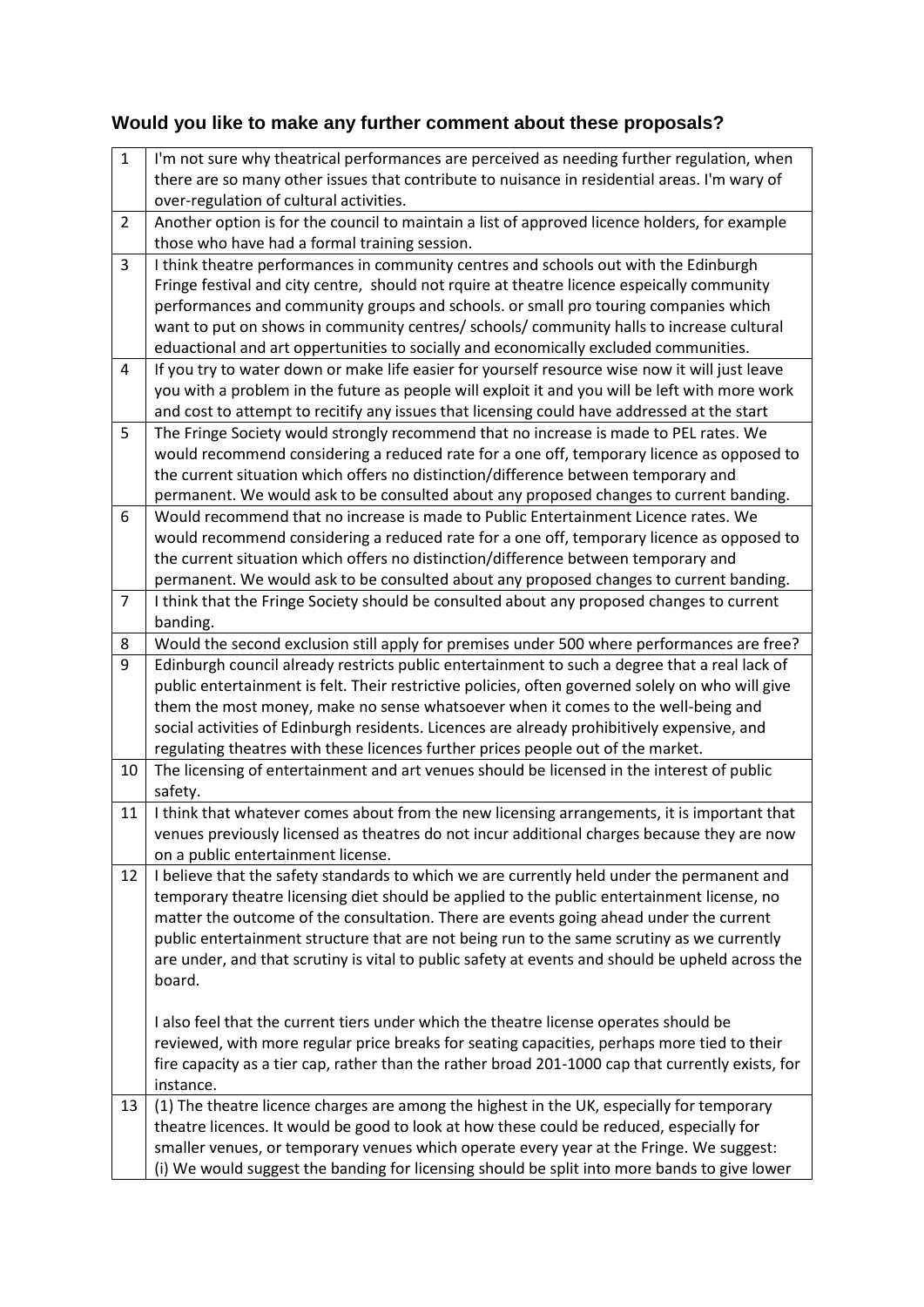costs to smaller premises, adding bands for up to 60, 61-120, 121-250, 251-500. (ii) The council should consider exempting venues smaller than a certain size (120 or fewer, 60 or fewer) from licensing costs/requirements.

(iii) Temporary licences should be reasonably less than the cost of annual licences, or if this is not possible, temporary licences should be at least no more than the cost of a renewal annual licence.

(iv) Annual licences could be made easier to renew e.g. auto-renewal without the need for a form to be fully completed.

(2) All venues should comply to an equal standard whether they operate under a premises licence or a public entertainment licence. The council should consider reducing compliance requirements for smaller premises.

(3) There are a number of requirements in the theatre licence conditions which are outdated or not applicable to temporary venues. These include:

(i) The requirement for a fireproof curtain between stage and audience

(ii) The requirement for a maintained system of lighting throughout the premises (Building Regulations now accept non-maintained emergency lighting in most cases).

(iv) The requirement for an annual EICR (for annually licenced venues) – most EICRs are issued with 3 to 7 year validity, and we feel that a requirement for an EICR to be in force would be more appropriate than a requirement for an EICR to have been completed within the past year.

(4) The council should communicate to licenceholders by email where this has been requested by the licenceholder.